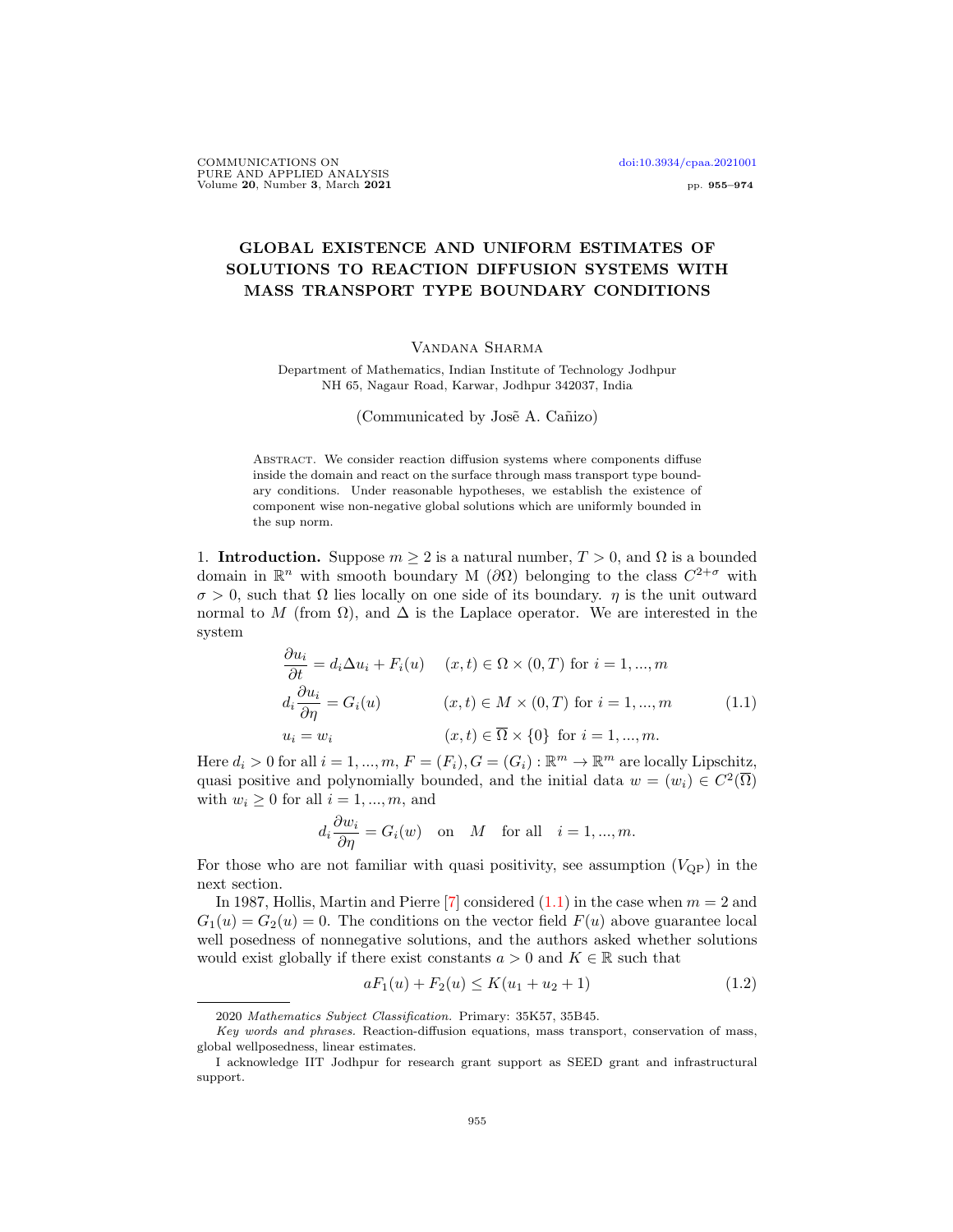for all  $u_1, u_2 \geq 0$ . The assumption (1.2) easily implies bounds for  $||u_i(\cdot, t)||_{1,\Omega}$  for  $i=1, 2$ , and more importantly, in the absence of diffusion, this assumption implies solutions exist globally, by adding a times the differential equation for  $u_1$  to the differential equation for  $u_2$ . In the case when  $d_1, d_2 > 0$ , Hollis et al proved (1.2) implies that the solutions to (1.1) are global if at least one of  $||u_1||_{\infty}$  or  $||u_2||_{\infty}$  is a priori bounded on  $\Omega \times (0,T)$  for every  $T > 0$ . The latter assumption is not easily removed, since Pierre and Schmitt [13] gave an example of a system that satisfies the assumptions above, and blows up in finite time. Although the particular example had Dirichlet boundary conditions, as opposed to the homogeneous Neumann boundary conditions being considered, it seemed clear that adjustments could be made to create a system for which  $(1.2)$  holds, and the solution blows up in finite time.

It's less obvious that (1.2) also implies bounds for  $||u_i||_{2,\Omega\times(0,T)}$  for  $i=1,2$  and  $T > 0$  cf. [10], and more recently, for  $||u_i||_{2+\epsilon,\Omega\times(0,T)}$  for  $i = 1, 2, T > 0$  and  $\epsilon > 0$  sufficiently small (independent of T), cf. [2], and subsequently in [11]. In the past 30 years, there has been an explosion of results for  $(1.1)$ , in the setting of  $m \geq 2$  and  $G_i(u) = 0$  for all i, with various assumptions mirroring (1.2). These assumptions impose additional structure on the vector field  $F(u)$  to obtain results without assuming a priori sup norm bounds on some subset of the components of the solution. [14] contains an excellent history of this problem and a great deal of the subsequent work.

One useful assumption for attacking  $(1.1)$  in the setting when  $G_i(u) = 0$  for all  $i$ , is the so-called linear intermediate sum condition, which assumes the existence of an  $m \times m$  lower triangular matrix  $A = (a_{i,j})$  with positive diagonal entries, and a constant  $K \in \mathbb{R}$  so that

$$
AF(u) \le K\vec{1}\left(\sum_{i=1}^{m} u_i + 1\right) \tag{1.3}
$$

for all  $u_i \geq 0$ . This assumption was first introduced in [10] to prove global existence, and variants have evolved since that time, including the right hand side of (1.3) being squared when  $n = 2$ , in [11]. It has also been shown that when  $(1.3)$  is not assumed, but only an m component version of  $(1.2)$  is assumed, and the vector field  $F(u)$  is componentwise quadratically bounded, then solutions exist globally, (cf. [4, 5]).

Another result in the case when  $G_i(u) = 0$  for all i, was given in [1], where the authors showed that global existence could be obtained under the assumption of the existence of a real number  $K > 0$  so that for every choice of  $a = (a_1, ..., a_{m-1}),$ with  $a_1, ..., a_{m-1} \geq K$ , there exists  $L_a \geq 0$  so that

$$
\sum_{i=1}^{m-1} a_i F_i(u) + F_m(u) \le L_a \left(\sum_{i=1}^m u_i + 1\right)
$$
\n(1.4)

for all  $u_i \geq 0$ . Interestingly, this condition makes it possible to create an infinite family of Lyapunov functions that can be used to obtain  $L_p$  estimates for every  $1 < p < \infty$ . In the case when  $m = 2$ , it is a simple matter to prove that  $(1.3)$  is contained in the assumption  $(1.4)$ , but for  $m > 2$ , this is not the case. For example, the vector field

$$
F(u) = \begin{pmatrix} u_1 - u_1 u_2 u_3 \\ u_1 u_2 u_3 - u_2 \\ u_1 u_2 u_3 - u_3 \end{pmatrix}
$$
 (1.5)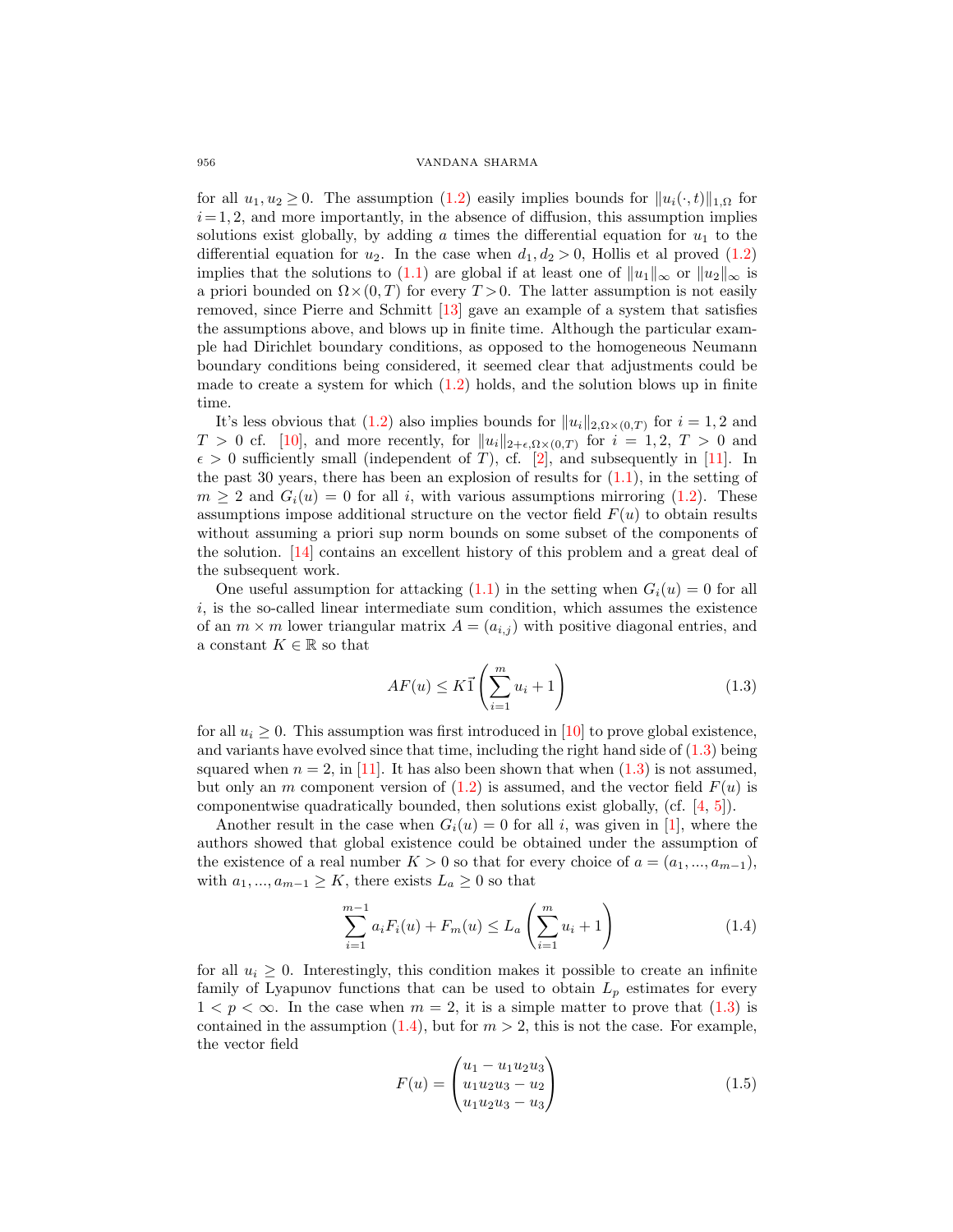is clearly quasi positive, polynomially bounded, and satisfies (1.3) with

$$
A = \begin{pmatrix} 1 & 0 & 0 \\ 1 & 1 & 0 \\ 1 & 0 & 1 \end{pmatrix}
$$

and  $L = 1$ . But it does not satisfy  $(1.4)$ .

The case of the general system  $(1.1)$ , with  $G(u) \neq \vec{0}$  has not been extensively explored. The work in [15] proves that a unique, componentwise nonnegative maximal solution to  $(1.1)$  exists on a maximum time interval  $(0, T<sub>max</sub>)$ . In addition, if  $T_{\text{max}} < \infty$ , then the sup norm of u becomes unbounded as  $t \to T_{\text{max}}^-$ . In this work, we explore two settings. First, we consider  $(1.1)$  in the setting of  $m = 2$ , by asking whether the work in [7] can be extended to the case where  $G(u) \neq 0$ . More precisely, we ask whether an extension of  $(1.2)$  can be used to include the vector field  $G(u)$ , to prove that the solution to (1.1) is global if at least one of  $||u_1||_{\infty}$  or  $||u_2||_{\infty}$  is a priori bounded on  $\Omega \times (0,T)$  for every  $T > 0$ . Then we conclude this work by considering  $(1.1)$  in the setting where the assumption  $(1.4)$  is extended to both  $F$  and  $G$ .

Before leaving this section, we give a handful of conditions on the initial data, and the vector fields  $F(u)$  and  $G(u)$ . The first three of these will be used throughout this work, and various portions of the remaining will be used in our main results. We remark that throughout,  $\mathbb{R}^m_+$  is the nonnegative orthant in  $\mathbb{R}^m$ .

 $(V_N)$   $w = (w_i) \in C^2(\overline{\Omega}), w$  is componentwise nonnegative on  $\overline{\Omega}$ , and w satisfies the compatibility condition

$$
d_i \frac{\partial w_i}{\partial \eta} = G_i(w) \quad on \ M.
$$

 $(V_{\text{F}})$   $F = (F_i), G = (G_i) : \mathbb{R}^m \to \mathbb{R}^m$  are locally Lipschitz.

 $(V_{\text{QP}})$  F and G are quasi positive. That is, for each  $i = 1, ..., m$ , if  $u \in \mathbb{R}^m_+$  with  $u_i = 0$  then  $F_i(u), G_i(u) \ge 0$ .

 $(V<sub>L1</sub>)$  There exists  $b<sub>i</sub> > 0$  and  $L<sub>1</sub> \ge 0$  such that

 $\frac{2}{i}$ 

$$
\sum_{j=1}^{m} b_j F_j(z), \sum_{j=1}^{m} b_j G_j(z) \le L_1 \left( \sum_{j=1}^{m} z_j + 1 \right) \quad \text{for all} \quad z \in \mathbb{R}_+^m.
$$

(V<sub>L</sub>) There exists a constant  $K > 0$ , so that if  $a = (a_1, ..., a_{m-1})$  with  $a_1, ..., a_{m-1} \geq$ K, and  $a_m = 1$ , then there is a constant  $L_a \geq 0$  so that

$$
\sum_{j=1}^{m} a_j F_j(z), \sum_{j=1}^{m} a_j G_j(z) \le L_a \left( \sum_{j=1}^{m} z_j + 1 \right) \quad \text{for all} \quad z \in \mathbb{R}_+^m.
$$

 $(V_{\text{Poly}})$  F and G are polynomially bounded above. That is, there exists  $M > 0$ and a natural number  $l$  such that

$$
F_i(z), G_i(z) \le M \left(\sum_{i=1}^m z_i + 1\right)^l
$$
 for all  $z \in \mathbb{R}_+^m$ , and  $i = 1, ..., m$ 

Note that  $(V_L)$  implies  $(V_{L1})$ , but the opposite is not true, and we have special need of the value of  $L_1$  in  $(V_{L1})$  that holds for this specific case. So we write  $(V_{L1})$  and  $(V_L)$  separately.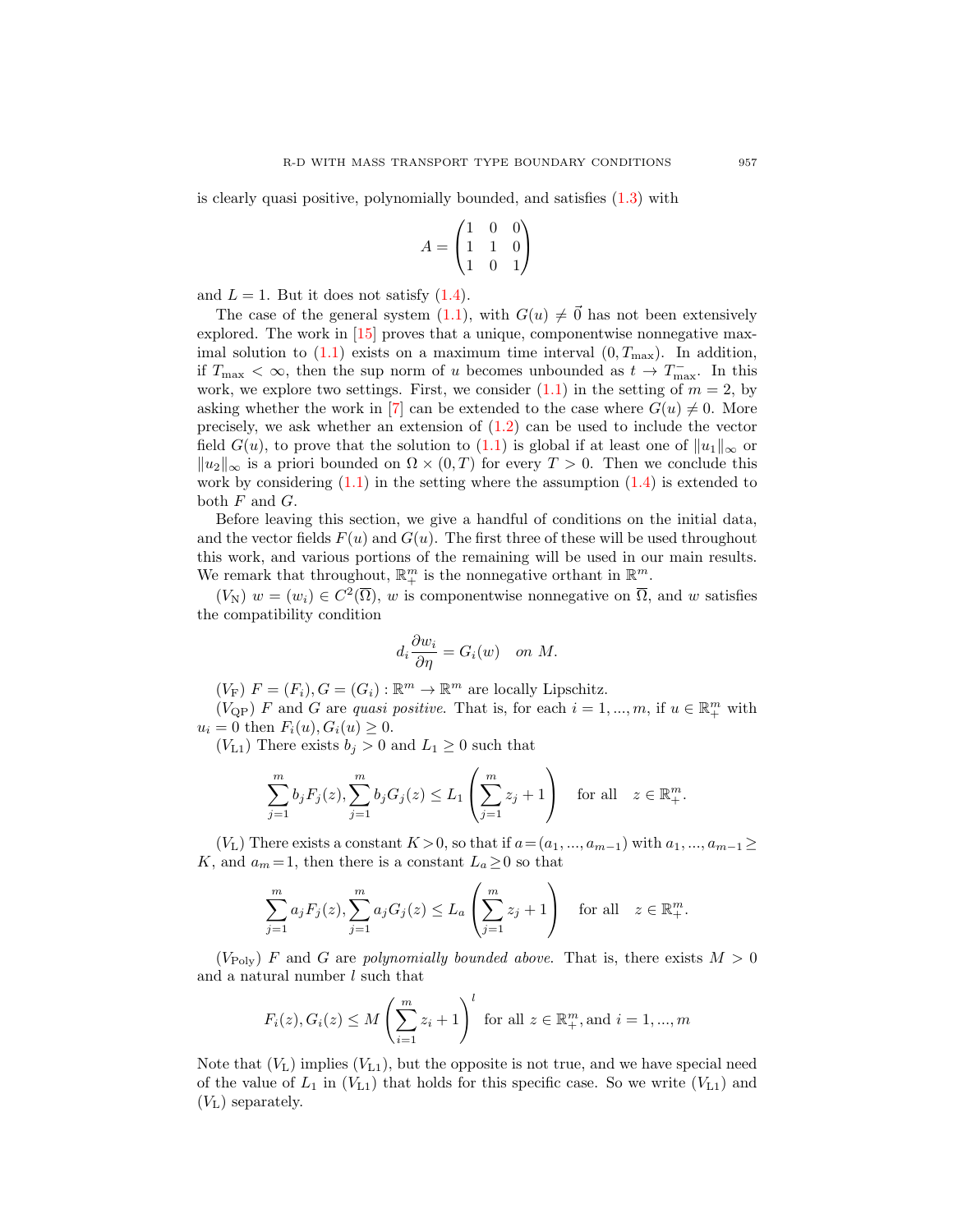Also, the first main result, Theorem 2.4, considers  $m = 2$ . Here if  $(V_{L1})$  is satisfied and there exists a constant  $K > 0$  such that for all  $a \geq K$ , there is  $L_a > 0$ with

$$
aG_1(u) + G_2(u) \le L_a(u_1 + u_2 + 1)
$$

then if either  $u_1$  or  $u_2$  is bounded, i.e.  $||u_i(t)||_{L_\infty(\Omega)} \leq h(t)$  for  $h \in C(\mathbb{R}_+, \mathbb{R}_+)$  for  $i \in \{1, 2\}$ , then system  $(1.1)$  has a unique global classical solution. The second main result, Theorem 2.5, shows for general  $m \geq 1$ , under the condition  $(V_L)$ , that the system  $(1.1)$  has a unique global classical solution. The methods proving both of these results include duality arguments, and the construction of  $L^p$  Lyapunov-like functions. In [1], authors proved the existence of a global solution using a single inequality for the polynomial growth condition of the reaction terms. Their technique is based on the construction of polynomial functionals, whereas in this work, due to non homogeneous Neuman boundary conditions, more efforts is required. Therefore we use duality arguments to produce  $L_1$  estimates and bootstrap the regularity using the  $L_p$  Lyapunov type functional and using appropriate Sobolev embedding results.

There are no new results in this work associated with the case  $G_i = 0$ . The focus of this work is to allow nonlinearities in  $G_i$ . So, for example, results such as [6] associated to the case  $G_i = 0$  are not improved by this current work. Also, the techniques of this work don't apply to the system in  $[6]$ . Their system does not satisfy a linear intermediate sum condition. In fact, it satisfies a quadratic intermediate sum condition. In addition, the authors use a Lyapunov function specific to their system, whereas we are using a general structure. There are many papers in the literature in which authors have used Lyapunov functionals. Some examples include  $[4, 5, 6, 10]$ , and  $[14]$ .

The statements of our main results are given in Section 2, and their proofs are given in the remaining sections.

2. Notation and statements of main results. Throughout this work  $n \geq 1$ . As stated in the introduction,  $\Omega$  is a bounded domain of  $\mathbb{R}^n$  with smooth boundary M such that  $\Omega$  lies locally on one side of M. We define all  $L_p$  and Sobolev function spaces on  $\Omega$  and  $\Omega_T = \Omega \times (0,T)$ , and similar definitions can be given on M and  $M_T = M \times (0, T)$ . Measurability and summability are to be understood everywhere in the sense of Lebesgue.

If  $p \geq 1$ , then  $L_p(\Omega)$  is the Banach space consisting of all measurable functions on  $\Omega$  that are  $p^{th}$  power summable on  $\Omega$ . The norm is defined as

$$
||u||_{p,\Omega} = \left(\int_{\Omega} |u(x)|^p dx\right)^{\frac{1}{p}}
$$

Also,

$$
||u||_{\infty,\Omega} = \text{ess sup}\{|u(x)| : x \in \Omega\}.
$$

If  $p \geq 1$ , then  $W_p^2(\Omega)$  is the Sobolev space of functions  $u : \Omega \to \mathbb{R}$  with generalized derivatives,  $\partial_x^s u$  (in the sense of distributions) for  $|s| \leq 2$ , belonging to  $L_p(\Omega)$ . Here  $s = (s_1, s_2, ..., s_n), |s| = s_1 + s_2 + ... + s_n, |s| \leq 2$ , and  $\partial_x^s = \partial_1^{s_1} \partial_2^{s_2} ... \partial_n^{s_n}$ , where  $\partial_i = \frac{\partial}{\partial x_i}$ . The norm in this space is

$$
||u||_{p,\Omega}^{(2)} = \sum_{|s|=0}^{2} ||\partial_x^s u||_{p,\Omega}.
$$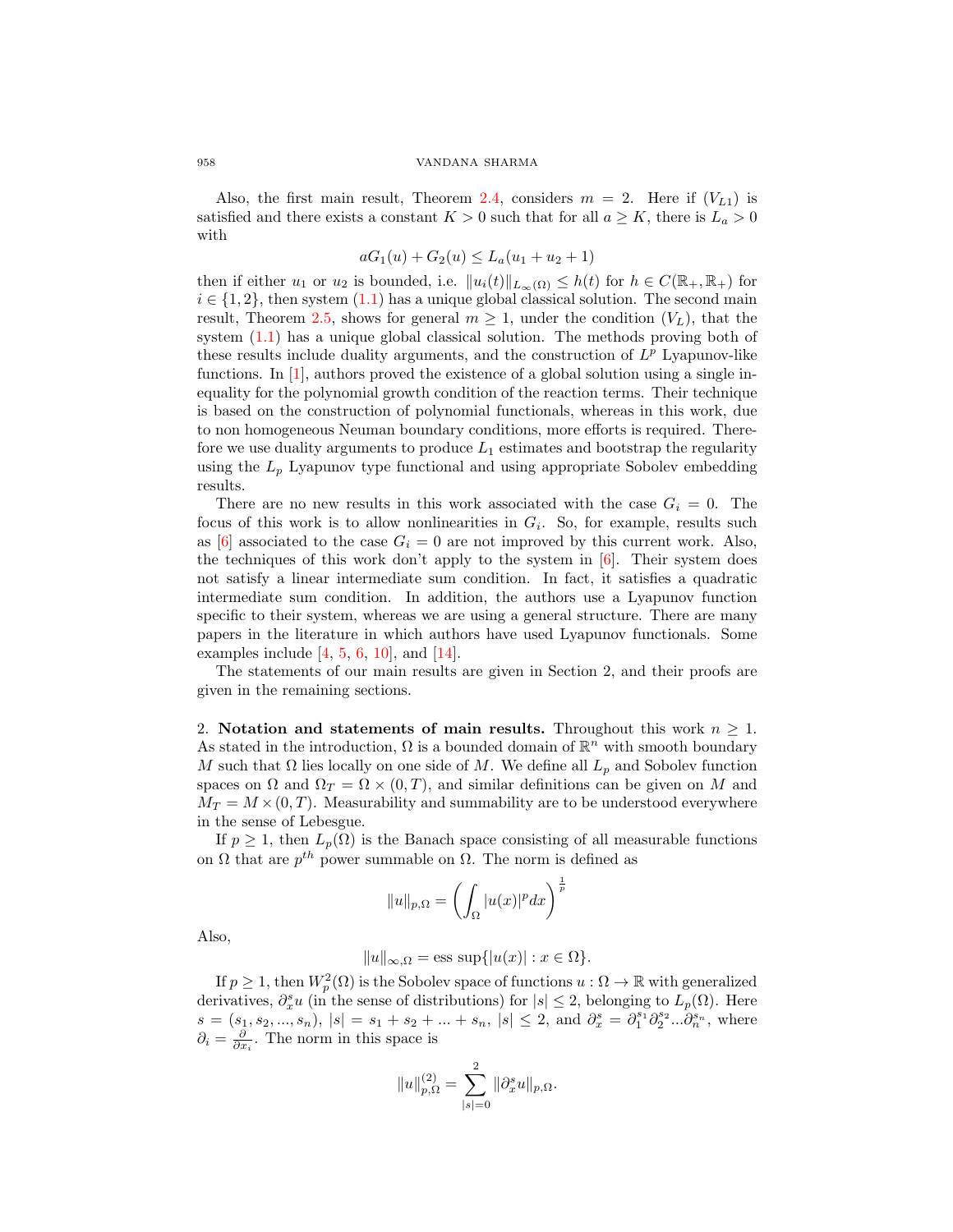Similarly,  $W_p^{(2,1)}(\Omega_T)$  is the Sobolev space of functions  $u : \Omega_T \to \mathbb{R}$  with generalized derivatives,  $\partial_x^s \partial_t^r u$  (in the sense of distributions) where  $2r + |s| \leq 2$ , and each derivative belongs to  $L_p(\Omega_T)$ . The norm in this space is

$$
||u||_{p,\Omega_T}^{(2,1)} = \sum_{2r+|s|=0}^2 ||\partial_x^s \partial_t^r u||_{p,\Omega_T}.
$$

In addition to the spaces above, we also make reference to the well known spaces of continuous functions and continuously differentiable functions. For a rigorous treatment of these spaces, and the associated spaces on  $M$  and  $M_T$ , we refer the reader to Chapter 2 of [9].

**Definition 2.1.** A function u is said to be a solution of  $(1.1)$  if and only if

$$
u \in C(\overline{\Omega} \times [0,T), \mathbb{R}^m) \cap C^{1,0}(\overline{\Omega} \times (0,T), \mathbb{R}^m) \cap C^{2,1}(\Omega \times (0,T), \mathbb{R}^m)
$$

such that u satisfies (1.1). If  $T = \infty$  then the solution is said to be a global solution.

**Definition 2.2.** A function  $u$  is said to be uniformly bounded in the sup norm if there exists  $K > 0$  independent of t such that

$$
||u(\cdot,t)||_{\infty,\overline{\Omega}} \leq K \quad \forall t \geq 0
$$

We start by stating a local well posedness result that was proved in [15].

**Theorem 2.3.** Suppose  $(V_N)$ ,  $(V_F)$ , and  $(V_{QP})$  hold. Then there exists  $T_{\text{max}} > 0$ such that  $(1.1)$  has a unique, maximal, component-wise nonnegative solution u with  $T = T_{\text{max}}$ . Moreover, if  $T_{\text{max}} < \infty$  then

$$
\limsup_{t \to T_{\text{max}}^-} ||u(\cdot, t)||_{\infty, \Omega} = \infty.
$$

According to Theorem 2.3, global existence is guaranteed provided we can obtain a priori sup norm bounds for each component of our solution. This leads us immediately to ask whether the results in [7] can be extended to this setting. We give a partial response in the result below.

**Theorem 2.4.** Suppose  $m = 2$  and  $(V_N)$ ,  $(V_F)$ ,  $(V_{QP})$ ,  $(V_{L1})$  and  $(V_{Poly})$  hold, and let  $T_{\text{max}} > 0$  be given in Theorem 2.3. If there exists a nondecreasing function  $h \in C(\mathbb{R}_+, \mathbb{R}_+)$  such that  $||u_i(\cdot, t)||_{\infty, \Omega} \leq h(t)$  for all  $0 \leq t < T_{\text{max}}$ , for either  $i = 1$ or  $i = 2$ , and there exists  $K > 0$  so that whenever  $a \geq K$  there exists  $L_a \geq 0$  so that

$$
aG_1(z) + G_2(z) \le L_a(z_1 + z_2 + 1), \quad \text{for all} \quad z \in \mathbb{R}^2_+, \tag{2.1}
$$

then  $(1.1)$  has a unique component-wise nonnegative global solution.

A corollary of the proof of Theorem 2.4 is that if the assumption (2.1) is omitted, then finite time blow up can only occur near the boundary.

**Corollary 1.** Suppose  $m = 2$  and  $(V_N)$ ,  $(V_F)$ ,  $(V_{QP})$ ,  $(V_{L1})$  and  $(V_{Poly})$  hold, and let  $T_{\text{max}} > 0$  be given in Theorem 2.3. If there exists a nondecreasing function  $h \in C(\mathbb{R}_+, \mathbb{R}_+)$  such that  $||u_i(\cdot, t)||_{\infty,\Omega} \leq h(t)$  for all  $0 \leq t < T_{\text{max}}$ , for either  $i = 1$  or  $i = 2$ , then for every open subset  $W \subset \Omega$  such that  $\overline{W} \subset \Omega$ , there exists a nondecreasing function  $h_W \in C(\mathbb{R}_+, \mathbb{R}_+)$  such that  $||u_i(\cdot, t)||_{\infty, W} \leq h_W(t)$  for all  $0 \leq t < T_{\text{max}}$ , for both  $i = 1$  and  $i = 2$ .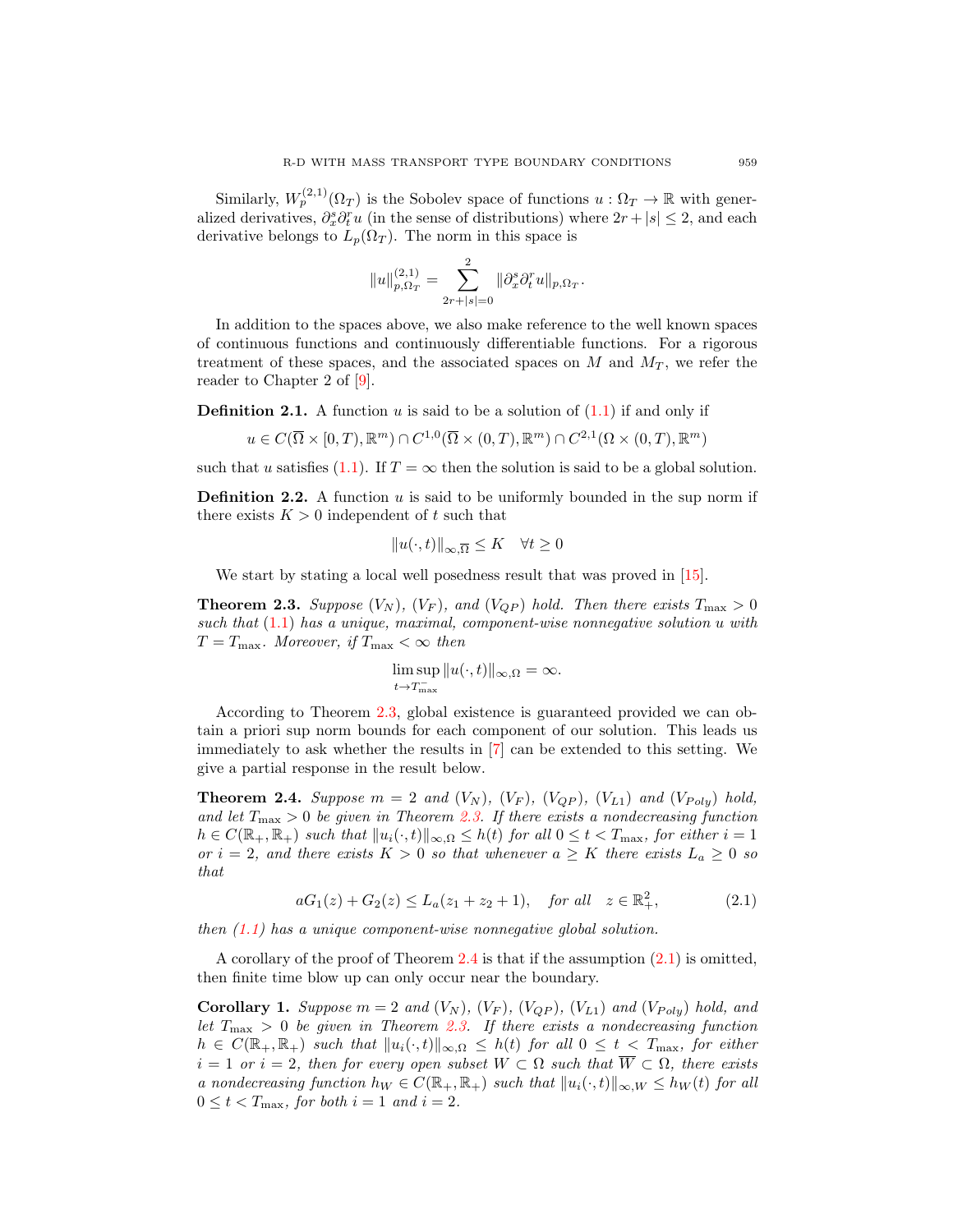Note that  $(2.1)$  is a *portion* of  $(V_L)$  in the case  $m = 2$ . It turns out that the full extend of  $(V_L)$  is a useful tool for obtaining a priori estimates and proving global existence when  $m \geq 2$ .

**Theorem 2.5.** Suppose  $(V_N)$ ,  $(V_F)$ ,  $(V_{QP})$ ,  $(V_L)$  and  $(V_{Poly})$  hold. Then (1.1) has a unique component-wise nonnegative global solution.

This global existence can also give rise to a uniform bound, provided an  $L_1(\Omega)$ bound can be obtained for every component of the solution.

**Theorem 2.6.** Suppose  $(V_N)$ ,  $(V_F)$ ,  $(V_{QP})$ ,  $(V_L)$  and  $(V_{Poly})$  hold and  $||u||_{1,\Omega\times(\tau,\tau+1)}$ is bounded independent of  $\tau > 0$ . Then (1.1) has a unique, componentwise nonnegative global solution that is uniformly bounded in the sup norm.

Finally, the condition  $(V_{L1})$  can be used to obtain an  $L_1(\Omega)$  bound when  $L_1 = 0$ . As a result, we have the following corollary.

**Corollary 2.** If the hypotheses of Theorem 2.5 are satisfied, and additionally  $(V_{L1})$ is satisfied with  $L_1 = 0$ , then  $||u(\cdot, \tau)||_{1,\Omega}$  is bounded independent of  $\tau > 0$ , and the conclusion of Theorem 2.6 is true.

We give some estimates for solutions of linear equations in the next section, and provide the proofs of our main results in the sections that follow.

3. Estimates for solutions of linear equations. The estimates below will play a fundamental role in the work that follows. Let  $d, T > 0, N_1, N_2 \in \mathbb{R}$ , and consider the system

$$
\varphi_t = d\Delta\varphi + N_1\varphi + \theta \quad x \in \Omega, 0 < t < T
$$
  
\n
$$
d\frac{\partial\varphi}{\partial\eta} = N_2\varphi + \gamma, \qquad x \in M, 0 < t < T,
$$
  
\n
$$
\varphi = \varphi_0 \qquad x \in \Omega, t = 0
$$
\n(3.1)

The result below is a consequence of the proof of Theorem 9.1 in [9], and the comment following the proof on page 351. Also the definitions of spaces appearing in these Lemmas are available in Chapter 1 and 2 of [9].

**Lemma 3.1.** Let  $p > 1$ . Suppose  $\theta \in L_p(\Omega \times (0,T))$ ,  $\varphi_0 \in W_p^{(2-\frac{2}{p})}(\Omega)$ , and  $\gamma \in W_p^{(1-\frac{1}{p},\frac{1}{2}-\frac{1}{2p})}(M \times (0,T))$  with  $p \neq 3$ . In addition, when  $p > 3$  assume  $d\frac{\partial \varphi_0}{\partial \eta} = N_2 \varphi_0 + \gamma \text{ on } M \times \{0\}.$ 

Then (3.1) has a unique solution  $\varphi \in W_p^{2,1}(\Omega \times (0,T))$  and there exists C dependent upon  $\Omega$ , p, T, N<sub>1</sub>, N<sub>2</sub> and d, and independent of  $\theta$ ,  $\varphi_0$  and  $\gamma$ , such that

$$
\|\varphi\|_{p,(\Omega\times(0,T))}^{(2,1)} \leq C \left( \|\theta\|_{p,(\Omega\times(0,T))} + \|\varphi_0\|_{p,\Omega}^{(2-\frac{2}{p})} + \|\gamma\|_{p,(\partial\Omega\times(0,T))}^{(1-\frac{1}{p},\frac{1}{2}-\frac{1}{2p})} \right).
$$

The next result is given in section 5, Theorem 3.6, of [15].

**Lemma 3.2.** Suppose  $p > n + 1$ , and  $\theta \in L_p(\Omega \times (0,T))$ ,  $\gamma \in L_p(M \times (0,T))$ ,  $N_1 = N_2 = 0$  and  $\varphi_0 \in W_p^2(\Omega)$  such that

$$
d\frac{\partial\varphi_0}{\partial\eta} = \gamma(x,0) \text{ on } M.
$$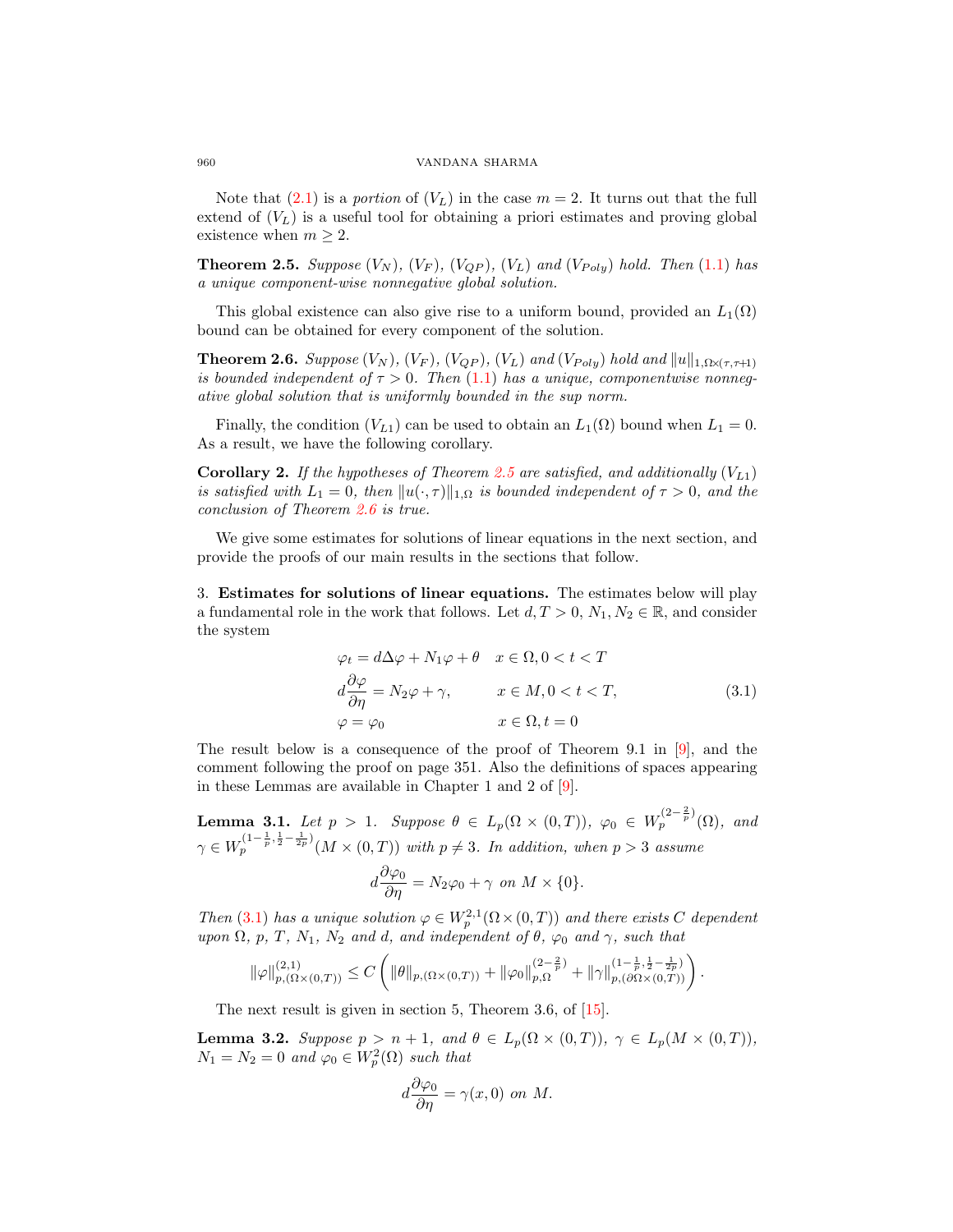Then there exists  $C_{p,T} > 0$  independent of  $\theta$ ,  $\gamma$  and  $\varphi_0$ , and the unique weak solution  $\varphi \in V_2^{1,\frac{1}{2}}(\Omega_T)$  of (3.1), such that if  $0 < \beta < 1 - \frac{n+1}{p}$  then

$$
|\varphi|_{\Omega_T}^{(\beta)} \leq C_{p,T} \left( \|\theta\|_{p,\Omega_T} + \|\gamma\|_{p,M_T} + \|\varphi_0\|_{p,\Omega}^{(2)} \right),
$$

where  $|\varphi|_{\Omega_T}^{(\beta)}$  $\Omega_T^{(p)}$  is the Hölder norm of  $\varphi$  with exponent  $\beta$ .

We conclude this section with the following *seemingly* well known result, which plays an important role in proof of Theorems 2.5 and 2.6. For lack of a good reference, we have included the proof.

**Lemma 3.3.** If  $\gamma \geq 1$  and  $\epsilon > 0$ , then there exists  $M_{\epsilon,\gamma} > 0$  such that

$$
||v||_{2,\Omega}^2 \le \epsilon ||\nabla v||_{2,\Omega}^2 + M_{\epsilon,\gamma} ||v^{\frac{2}{\gamma}}||_{1,\Omega}^{\gamma}
$$
\n(3.2)

$$
||v||_{2,M}^2 \le \epsilon ||\nabla v||_{2,\Omega}^2 + M_{\epsilon,\gamma} ||v^{\frac{2}{\gamma}}||_{1,\Omega}^{\gamma}
$$
\n(3.3)

for all  $v \in H^1(\Omega)$ .

*Proof.* We start with (3.2). Let  $\gamma \geq 1$  and  $\epsilon > 0$ . Suppose by way of contradiction that for every natural number k, there is a function  $v_k \in H^1(\Omega)$  such that

$$
||v_k||_{2,\Omega}^2 \ge \epsilon ||\nabla v_k||_{2,\Omega}^2 + k ||v_k^{\frac{2}{\gamma}}||_{1,\Omega}^{\gamma}
$$

for all  $k$ . From the homogenity of the inequality, we can assume

$$
||v_k||_{2,\Omega}^2 = 1
$$

for all k. As a result, the sequence  $\{v_k\}$  is bounded in  $H^1(\Omega)$ . In addition

$$
\|v_k^{\frac{2}{\gamma}}\|_{1,\Omega} \to 0 \quad \text{as} \quad k \to \infty
$$

Now, since  $H^1(\Omega)$  is compactly embedded in  $L_2(\Omega)$ , there is a subsequence  $\{v_{k_j}\}$ of  $\{v_k\}$  and a function  $v \in L_2(\Omega)$  such that  $||v_{k_j} - v||_{2,\Omega} \to 0$  as  $j \to \infty$ . However, from above, it is apparent that  $||v^{\frac{2}{\gamma}}||_{1,\Omega} = 0$ , implying  $v = 0$  almost everywhere, which contradicts the fact that  $||v||_{2,\Omega} = \lim_{j \to \infty} ||v_{k_j}||_{2,\Omega} = 1$ . Therefore (3.2) is true. Finally,  $(3.3)$  follows from  $(3.2)$  by applying equation  $(2.25)$  on page 49 in [8].  $\Box$ 

4. Proofs of Theorem 2.4 and Corollary 1. We begin with the proof of Theorem 2.4. Assume  $m = 2$ , and  $(V_N)$ ,  $(V_F)$ ,  $(V_{QP})$ ,  $(V_{LI})$  and  $(V_{Poly})$  hold. If  $T_{\text{max}} = \infty$ , then there is nothing to do. So, assume  $T = T_{\text{max}} < \infty$ . We can assume WLOG that we have  $||u_1(\cdot, t)||_{\infty,\Omega} \leq h(t)$  for all  $0 \leq t < T_{\text{max}}$ , and that  $b_1 = b_2 = 1$ in  $(V_{L1})$ . Let  $1 < p < \infty$  and set  $p' = \frac{p}{p-1}$ . Suppose  $\theta \in L_{p'}(\Omega_T)$  such that  $\theta \ge 0$ and  $\|\theta\|_{p',\Omega_T} = 1$ . Furthermore, let  $L_2 \ge \max\{\frac{d_2L_1}{d_1}, L_1\}$  and suppose  $\varphi$  solves

$$
\varphi_t + d_2 \Delta \varphi = -L_1 \varphi - \theta \quad \text{on } \Omega_T,
$$
  
\n
$$
d_2 \frac{\partial}{\partial \eta} \varphi = L_2 \varphi \qquad \text{on } M_T,
$$
  
\n
$$
\varphi = 0 \qquad \text{on } \Omega \times \{T\}.
$$
\n(4.1)

At first glance, (4.1) may appear to be a backwards heat equation. However, the substitution  $\tau = T - t$  immediately reveals that it is actually the forward heat equation. Moreover,  $\varphi \geq 0$  from the same argument that is used to prove Theorem 2.3. In addition, from Lemma 3.1, there is a constant  $C > 0$  dependent on p,  $d_1, d_2$ ,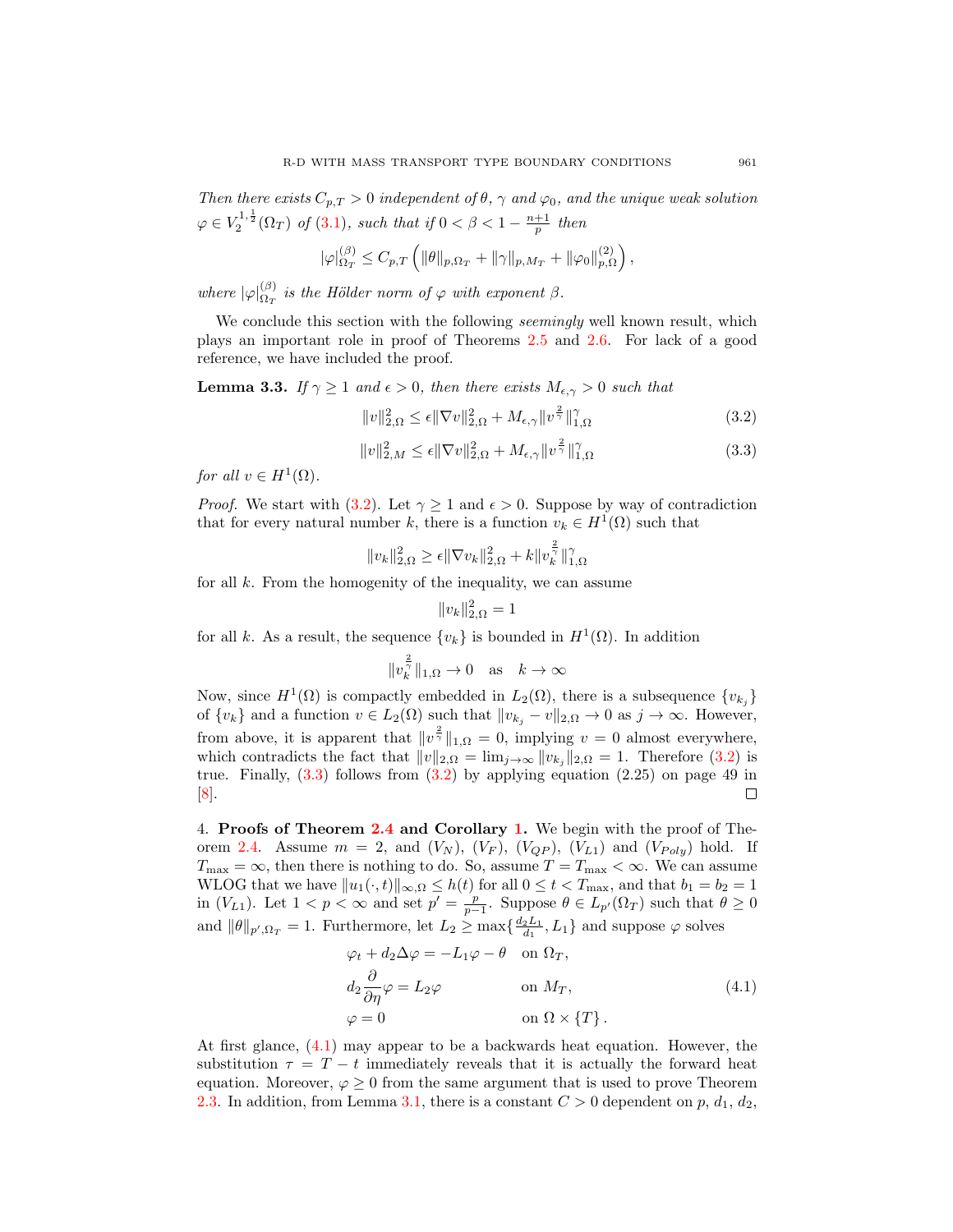$\Omega, L_1$  and  $L_2$ , and independent of  $\theta$  such that  $\|\varphi\|_{p',\Omega_T}^{(2,1)} \leq C$ . Now we use integration by parts and  $(V_{L1})$  to obtain

$$
\int_{0}^{T} \int_{\Omega} (u_1 + u_2) \theta dx dt
$$
\n
$$
= \int_{0}^{T} \int_{\Omega} (u_1 + u_2)(-\varphi_t - d_2 \Delta \varphi - L_1 \varphi) dx dt
$$
\n
$$
= \int_{\Omega} (w_1 + w_2) \varphi(x, 0) dx + \int_{0}^{T} \int_{\Omega} \varphi((u_1)_t + (u_2)_t) dx dt - \int_{0}^{T} \int_{\Omega} (u_1 + u_2)(d_2 \Delta \varphi + L_1 \varphi) dx dt
$$
\n
$$
\leq \int_{\Omega} (w_1 + w_2) \varphi(x, 0) dx + \int_{0}^{T} \int_{\Omega} \varphi(d_1 \Delta u_1 + d_2 \Delta u_2) dx dt
$$
\n
$$
+ \int_{0}^{T} \int_{\Omega} L_1 \varphi(u_1 + u_2 + 1) dx dt - \int_{0}^{T} \int_{\Omega} (u_1 + u_2) d_2 \Delta \varphi dx dt - \int_{0}^{T} \int_{\Omega} L_1 \varphi(u_1 + u_2) dx dt
$$

from  $(V_{L1})$ . Also, note that integration by parts and  $(V_{L1})$  imply

$$
\int_{0}^{T} \int_{\Omega} \varphi(d_{1} \Delta u_{1} + d_{2} \Delta u_{2}) dx dt \n= \int_{0}^{T} \int_{M} \varphi(G_{1}(u) + G_{2}(u)) d\sigma dt - \int_{0}^{T} \int_{M} (d_{1} u_{1} + d_{2} u_{2}) \frac{L_{2}}{d_{2}} \varphi d\sigma dt \n+ \int_{0}^{T} \int_{\Omega} (d_{1} u_{1} + d_{2} u_{2}) \Delta \varphi dx dt \n\leq \int_{0}^{T} \int_{M} \varphi L_{1}(u_{1} + u_{2} + 1) d\sigma dt - \int_{0}^{T} \int_{M} (d_{1} u_{1} + d_{2} u_{2}) \frac{L_{2}}{d_{2}} \varphi d\sigma dt \n+ \int_{0}^{T} \int_{\Omega} (d_{1} u_{1} + d_{2} u_{2}) \Delta \varphi dx dt \n\leq \int_{0}^{T} \int_{M} \varphi \left[ \left( L_{1} - \frac{d_{1}}{d_{2}} L_{2} \right) u_{1} + (L_{1} - L_{2}) u_{2} + L_{1} \right] d\sigma dt + \int_{0}^{T} \int_{\Omega} (d_{1} u_{1} + d_{2} u_{2}) \Delta \varphi dx dt \n\leq \int_{0}^{T} \int_{M} L_{1} \varphi d\sigma dt + \int_{0}^{T} \int_{\Omega} (d_{1} u_{1} + d_{2} u_{2}) \Delta \varphi dx dt, \tag{4.3}
$$

from the assumption on  $L_2$ . Therefore, if we combine  $(4.2)$  and  $(4.3)$ , we have

$$
\int_0^T \int_{\Omega} (u_1 + u_2) \theta dx dt \tag{4.4}
$$

$$
\leq \int_{\Omega}(w_1+w_2)\varphi(x,0)dx + \int_0^T\!\!\!\int_{\Omega}(d_1-d_2)u_1\Delta\varphi dxdt + \int_0^T\!\!\!\int_{\Omega}L_1\varphi dxdt + \int_0^T\!\!\!\int_{M}L_1\varphi d\sigma dt.
$$

Recall that  $||u_1(\cdot, t)||_{\infty, \Omega} \le h(t)$ , and  $||\varphi||_{p', \Omega_T}^{(2,1)} \le C$ . Also, integrating (4.1) reveals that  $\|\varphi(\cdot, 0)\|_{1,\Omega}$  can be bounded independent of  $\theta$ , by using the norm bound on  $\varphi$ , and  $\|\theta\|_{p',\Omega_T} = 1$ . In addition, trace embedding implies  $\|\varphi\|_{1,M_T}$  can be bounded in terms of  $\|\varphi\|_{p',\Omega_T}^{(2,1)}$ , which can be bounded independent of  $\theta$ , for the same reason as above. Therefore, by applying duality to  $(4.4)$ , we see that  $||u_2||_{p,\Omega_T}$  is bounded in terms of p,  $h(T)$ ,  $L_1$ ,  $d_1$ ,  $d_2$  and C. Also, since  $1 < p < \infty$  is arbitrary, we have this estimate for every  $1 < p < \infty$ . Note that the sup norm bound on  $u_1$ , the  $L_p(\Omega_T)$ bounds on  $u_2$  for all  $1 < p < \infty$ , and  $(V_{Poly})$ , imply we have  $L_q(\Omega_T)$  bounds on  $F_1(u)$  and  $F_2(u)$  for all  $1 < q < \infty$ .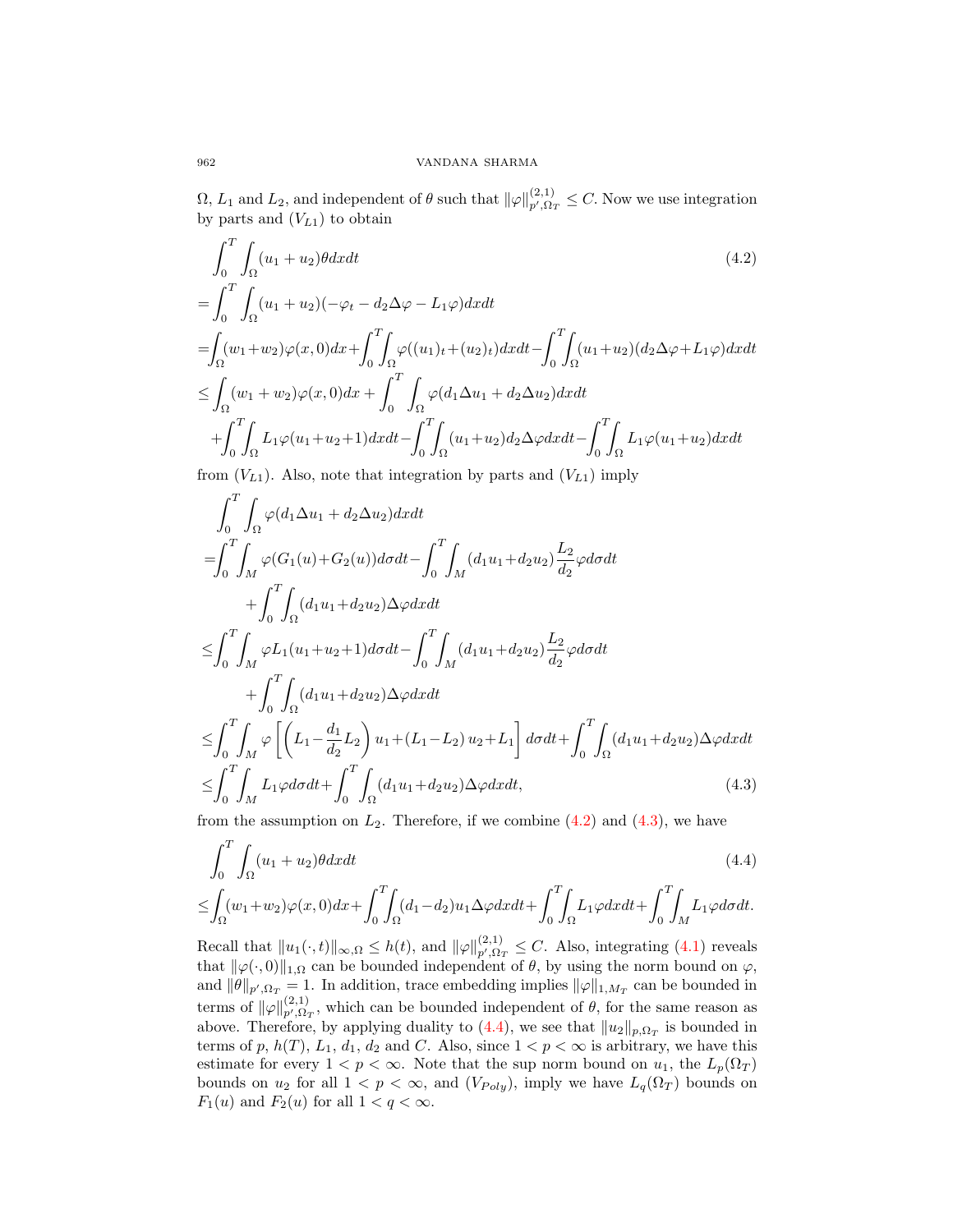Now we use the bounds above and assumption  $(2.1)$  to show  $||u_2||_{p,M_T}$  is bounded for all  $1 \leq p \leq \infty$ . To this end, suppose  $p \in \mathbb{N}$  such that  $p \geq 2$ , and let  $\theta >$  $\max\{K, \frac{d_1+d_2}{2\sqrt{d_1d_2}}\}.$  We will see the reason for this choice below. To this end, we employ a modification of an argument given in [1] for the case  $m = 2$ . To simplify notation, we define  $u = (u_1, u_2)$ , and if  $a, b \ge 0$  then  $u^{(a,b)} = u_1^a u_2^b$ .

Define

$$
L(t) = \int_{\Omega} \sum_{\beta=0}^{p} \frac{p!}{\beta!(p-\beta)!} {\theta^{\beta}}^2 u^{(\beta, p-\beta)} dx.
$$

Then

$$
L'(t) = \int_{\Omega} \sum_{\beta=0}^{p} \frac{p!}{\beta!(p-\beta)!} \theta^{\beta^2} \left(\beta u^{(\beta-1,p-\beta)}(u_1)_t + (p-\beta) u^{(\beta,p-\beta-1)}(u_2)_t\right) dx
$$
  
= 
$$
\int_{\Omega} \left(p u_2^{p-1}(u_2)_t + p \theta^{p^2} u_1^{p-1}(u_1)_t\right) dx + X_1 + X_2,
$$
 (4.5)

where

$$
X_{1} = \int_{\Omega} \sum_{\beta=1}^{p-1} \frac{p!}{(\beta-1)!(p-\beta)!} \theta^{\beta^{2}} u^{(\beta-1,p-\beta)} (u_{1})_{t} dx
$$
  
\n
$$
= \int_{\Omega} p \theta u_{2}^{p-1} (u_{1})_{t} dx + \int_{\Omega} \sum_{\beta=2}^{p-1} \frac{p!}{(\beta-1)!(p-\beta)!} \theta^{\beta^{2}} u^{(\beta-1,p-\beta)} (u_{1})_{t} dx
$$
  
\n
$$
= \int_{\Omega} p \theta u_{2}^{p-1} (u_{1})_{t} dx + \int_{\Omega} \sum_{\beta=1}^{p-2} \frac{p!}{\beta!(p-\beta-1)!} \theta^{(\beta+1)^{2}} u^{(\beta,p-\beta-1)} (u_{1})_{t} dx
$$
  
\n
$$
= \int_{\Omega} p \theta u_{2}^{p-1} (u_{1})_{t} dx + \int_{\Omega} \sum_{\beta=1}^{p-2} \frac{p!}{\beta!(p-\beta-1)!} \theta^{\beta^{2}} u^{(\beta,p-\beta-1)} \theta^{2\beta+1} (u_{1})_{t} dx \quad (4.6)
$$

and

$$
X_2 = \int_{\Omega} \sum_{\beta=1}^{p-1} \frac{p!}{\beta!(p-\beta-1)!} \theta^{\beta^2} u^{(\beta,p-\beta-1)}(u_2)_t dx
$$
  
= 
$$
\int_{\Omega} p \theta^{(p-1)^2} u_1^{p-1}(u_2)_t dx + \int_{\Omega} \sum_{\beta=1}^{p-2} \frac{p!}{\beta!(p-\beta-1)!} \theta^{\beta^2} u^{(\beta,p-\beta-1)}(u_2)_t dx. (4.7)
$$

Combining  $(4.5)-(4.7)$  gives

$$
L'(t) = \int_{\Omega} \sum_{\beta=0}^{p-1} \frac{p!}{\beta!(p-1-\beta)!} \theta^{\beta^2} u^{(\beta, p-1-\beta)} \left(\theta^{2\beta+1}(u_1)_t + (u_2)_t\right) dx = I + II, \tag{4.8}
$$

where

$$
I = \int_{\Omega} \sum_{\beta=0}^{p-1} \frac{p!}{\beta!(p-1-\beta)!} \theta^{\beta^2} u^{(\beta, p-1-\beta)} \left(\theta^{2\beta+1} F_1(u) + F_2(u)\right) dx \tag{4.9}
$$

and

$$
II = \int_{\Omega} \sum_{\beta=0}^{p-1} \frac{p!}{\beta!(p-1-\beta)!} \theta^{\beta^2} u^{(\beta, p-1-\beta)} \left(\theta^{2\beta+1} d_1 \Delta u_1 + d_2 \Delta u_2\right) dx. \tag{4.10}
$$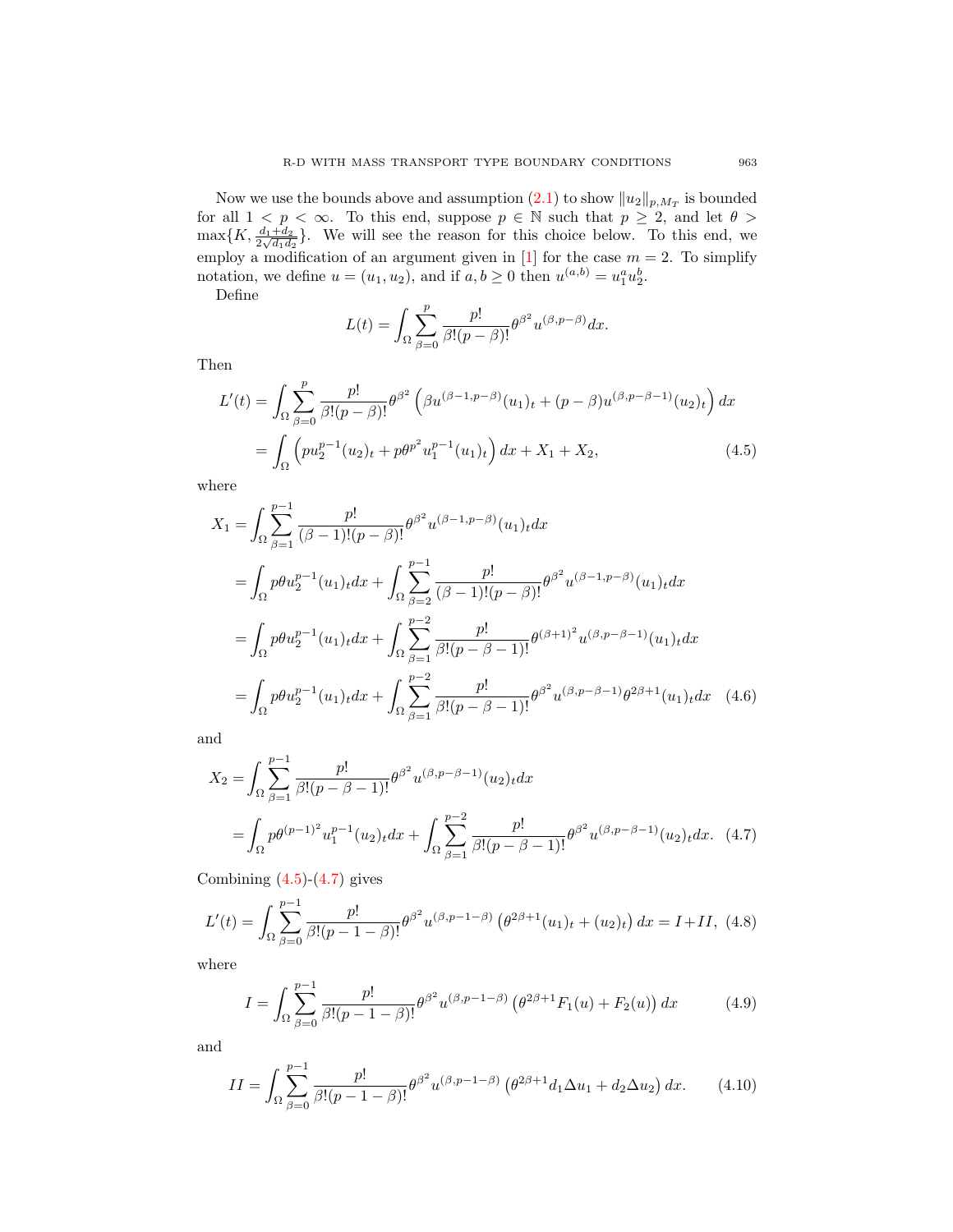Note that  $\int_0^T I dx$  is bounded because  $(V_{Poly})$  holds, and as we have shown above,  $||u_i||_{q,\Omega_T}$  is bounded for  $i = 1, 2$  for all  $1 < q < \infty$ .

Now, consider II. Similar to the calculations for  $L'(t)$ , we can show

$$
II = -\int_{\Omega} \sum_{\beta=0}^{p-2} \frac{p!}{\beta!(p-2-\beta)!} \theta^{\beta^2} u^{(\beta,p-2-\beta)} \sum_{k=1}^n \sum_{i,j=1}^2 b_{i,j} \frac{\partial u_i}{\partial x_k} \frac{\partial u_j}{\partial x_k} dx + \int_M \sum_{\beta=0}^{p-1} \frac{p!}{\beta!(p-1-\beta)!} \theta^{\beta^2} u^{(\beta,p-1-\beta)} \left(\theta^{2\beta+1} G_1(u) + G_2(u)\right) d\sigma, \quad (4.11)
$$

where

$$
(b_{i,j})=\begin{pmatrix}d_1\theta^{4\beta+4}&\frac{d_1+d_2}{2}\theta^{2\beta+1}\\ \frac{d_1+d_2}{2}\theta^{2\beta+1}&d_2\end{pmatrix}.
$$

From the choice of  $\theta$ , this matrix is positive definite, so there exists  $\alpha_{\theta,p} > 0$  such that

$$
L'(t) + \alpha_{\theta, p} \int_{\Omega} \left( |\nabla(u_1)^{p/2}|^2 + |\nabla(u_2)^{p/2}|^2 \right) dx
$$
  
\n
$$
\leq I + \int_M \sum_{\beta=0}^{p-1} \frac{p!}{\beta!(p-1-\beta)!} \theta^{\beta^2} u^{(\beta, p-1-\beta)} L_{\theta^{2\beta+1}}(u_1 + u_2 + 1) d\sigma
$$
  
\n
$$
\leq I + N_{p, \theta, M} \left[ \int_M (u_1^p + u_2^p) d\sigma + 1 \right]
$$
\n(4.12)

from (2.1), for some  $N_{p,\theta,M} > 0$ . So, if we apply Lemma 3.3, we can see there exists  $\tilde{N}_{p,\theta,M} > 0$  such that

$$
L'(t) + N_{p,\theta,M} \int_M (u_1^p + u_2^p) d\sigma \le I + \tilde{N}_{p,\theta,M} \left( \int_{\Omega} (u_1 + u_2) \, dx \right)^p + N_{p,\theta,M}. \tag{4.13}
$$

Finally, if we integrate over time, we find that  $||u_2||_{p,M_T}$  is bounded in terms of p, M,  $\Omega$ ,  $\theta$ ,  $h(T)$ ,  $w_1$ ,  $w_2$  and  $||u_2||_{p,\Omega_T}$ . Since this holds for every natural number  $p \geq 2$ , we can use the assumption  $(V_{Poly})$  and the bounds above, along with Lemma 3.2 to conclude that  $||u||_{\infty,\Omega_T} < \infty$ . From Theorem 2.3, this contradicts our assumption that  $T_{\text{max}} < \infty$ . Therefore,  $T_{\text{max}} = \infty$ , and Theorem 2.4 is proved.

Now, let's prove Corollary 1. Note that from the first portion of the proof above, we have  $L_q(\Omega_T)$  bounds on  $F_1(u)$  and  $F_2(u)$  for all  $1 < q < \infty$ . Let W be an open subset of  $\Omega$  such that  $\overline{W} \subset \Omega$ , and choose an open subset  $\tilde{W}$  of  $\Omega$  with smooth boundary, such that  $\overline{W} \subset \tilde{W}$ . Then, from the proof of Theorem 9.1 in [9], we are assured that if  $1 < q < \infty$  then there exists  $C > 0$  dependent on q,  $d_i$  and the distance from  $\partial W$  to  $M$ , such that

$$
||u_i||_{q,\tilde{W}(\0,t)}^{(2,1)} \leq C \left( ||F_i(u)||_{q,\Omega_t} + ||w_i||_{C^2(\overline{\Omega})} \right).
$$

If we choose  $q$  sufficiently large, then we get the result.

5. Proofs of Theorems 2.5 and 2.6, and Corollary 2. In order to derive  $L_p$ estimates of u on  $\Omega$  and M, we create a functional defined in [1]. To this end, let  $A_{ij} = \frac{d_i + d_j}{2 \sqrt{d_i d_j}}$  $\frac{a_i + a_j}{2\sqrt{d_i d_j}}$  for all  $i, j = 1, ..., m$ , and, as in [1], for  $i = 1, ..., m - 1$ , let  $\theta_i > 0$ , such that

$$
K_l^l > 0
$$
 for  $l = 2, ..., m$ ,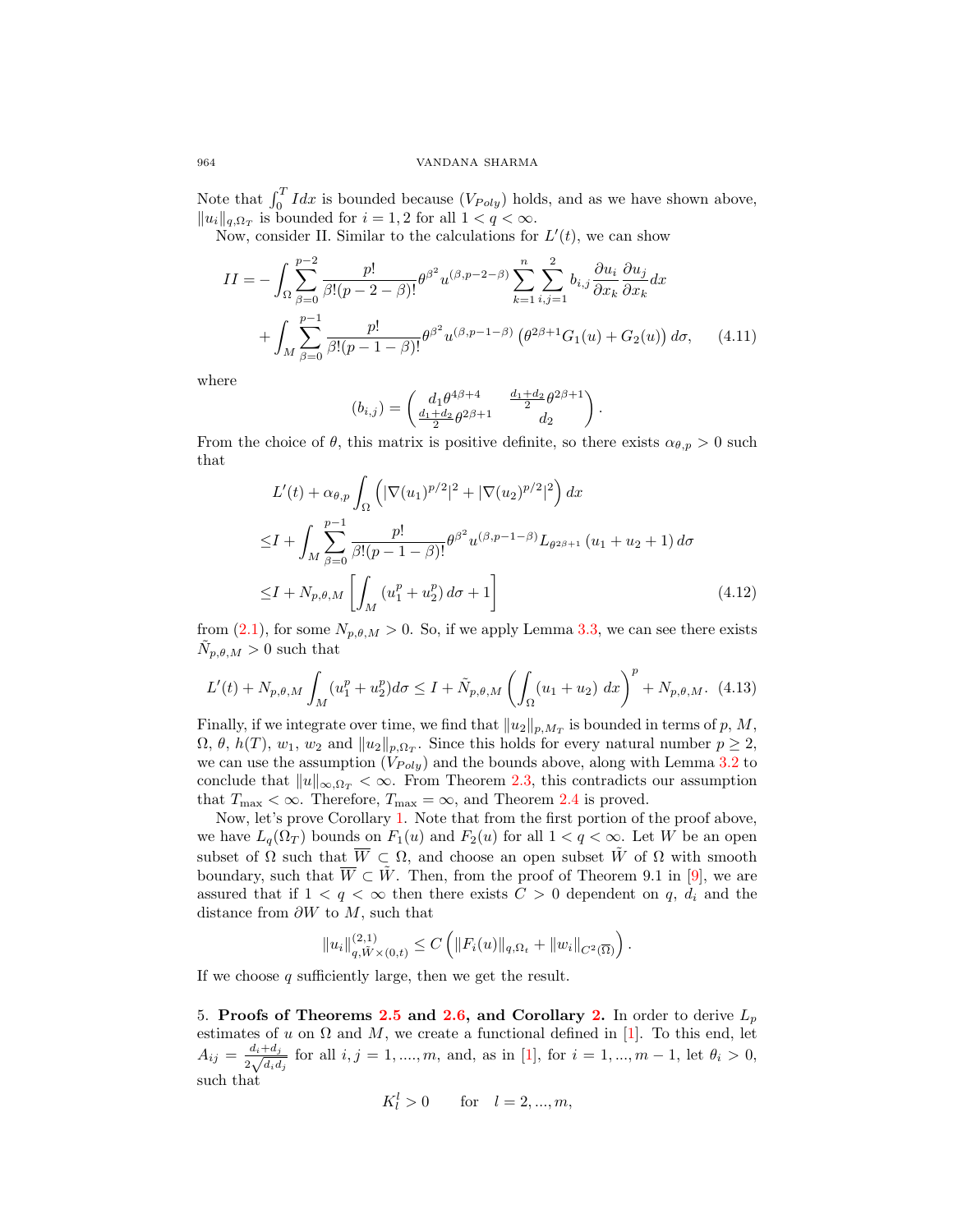where

$$
K_{l}^{r} = K_{r-1}^{r-1} \cdot K_{l}^{r-1} - [H_{l}^{r-1}]^{2}, \quad r = 3, ..., l,
$$
  
\n
$$
H_{l}^{r} = \det_{1 \leq i, j \leq l} \left( (d_{i,j})_{\substack{i \neq l, ..., r+1 \\ j \neq l-1, ..., r}} \right) \cdot \prod_{k=1}^{k=r-2} (\det [k])^{2^{(r-k-2)}}, \quad r = 3, ..., l-1,
$$
  
\n
$$
K_{l}^{2} = d_{1} d_{l} \prod_{k=1}^{l-1} \theta_{k}^{2(p_{k}+1)^{2}} \cdot \prod_{k=l}^{m-1} \theta_{k}^{2(p_{k}+2)^{2}} \cdot \left( \prod_{k=1}^{l-1} \theta_{k}^{2} - A_{1l}^{2} \right)
$$
  
\npositive values

and

$$
H_l^2 = d_1 \sqrt{d_2 d_l} \theta_1^{2(p_1+1)^2} \prod_{k=2}^{l-1} \theta_k^{(p_k+2)^2 + (p_k+1)^2} \cdot \prod_{k=l}^{m-1} \theta_k^{2(p_k+2)^2} \cdot (\theta_1^{2} A_{2l} - A_{12} A_{1l}).
$$
  
positive values

Here,  $\det_{1 \leq i,j \leq l} \left( (d_{i,j})_{i \neq l,...,r+1 \atop j \neq l-1,...,r} \right)$  denotes the determinant of r square symmetric matrix obtained from  $(d_{i,j})_{1\leq i,j\leq m}$  by removing the  $(r+1)$ th, $(r+2)$ th, ....,*l*th rows and the rth,  $(r+1)$ th, ...., $(l-1)$ th columns, and det [1], ..., det [m] are the minors of the matrix  $(a_{l,k})_{1\leq l,k\leq m}$ . The elements of the matrix  $(d_{i,j})$  are

$$
d_{ij} = \frac{d_i + d_j}{2} \theta_1^{(p_1)^2} \dots \theta_{(i-1)}^{p_{i-1}^2} \theta_i^{(p_i+1)^2} \dots \theta_{j-1}^{(p_{j-1}+1)^2} \theta_j^{(p_j+2)^2} \dots \theta_{(m-1)}^{(p_{m-1}+2)^2}
$$

The following lemma is given in [1].

**Lemma 5.1.** Let  $H_{p_m}$  be the homogeneous polynomial such that

$$
H_{p_m}(u(x,t))\!=\!\sum_{p_{m-1}=0}^{p_m}\!\cdots\!\sum_{p_{j-1}=0}^{p_j}\!\cdots\!\sum_{p_1=0}^{p_2}\!C_{p_m}^{p_{m-1}}\!\cdots\!C_{p_2}^{p_1}\theta_1^{p_1^{-2}}\!\cdots\theta_{(m-1)}^{p_{(m-1)}^2}u_1^{p_1}u_2^{p_2-p_1}\!\cdots\!u_m^{p_m-p_{m-1}}
$$

with  $p_m \geq 2$  being a positive integer,  $C_{p_j}^{p_i} = \frac{p_j!}{p_i!(p_j-p_i)!}$ , and  $\theta_i \geq 0$  for all i. Then

$$
\partial_{u_i} H_{p_m}
$$
\n
$$
= p_m \sum_{p_{m-1}=0}^{p_m-1} \cdots \sum_{p_1=0}^{p_2} C_{p_m-1}^{p_{m-1}} \cdots C_{p_2}^{p_1} {\theta_1^{p_1}}^2 \cdots {\theta_i^{p_{i-1}} \choose i-1} \qquad \theta_i^{(p_i+1)^2} \cdots \theta_{(m-1)}^{(p_{(m-1)}+1)^2}
$$
\n
$$
\times u_1^{p_1} u_2^{p_2-p_1} \cdots u_m^{(p_m-1)-p_{m-1}}
$$

for all  $i = 2, ..., m - 1$ .

We first establish an  $L_1$  estimate for solutions to  $(1.1)$ .

**Lemma 5.2.** Suppose that  $(V_N)$ ,  $(V_F)$ ,  $(V_{QP})$  and  $(V_{L1})$  are satisfied, and u is the unique, componentwise nonnegative, maximal solution to  $(1.1)$ . Then for all  $0 < t < T_{max}$ ,

$$
||u(\cdot,t)||_{1,\Omega} \leq \alpha(t)
$$

for some nondecreasing continuous function  $\alpha$  dependent on  $L_1$  and  $b_1, ..., b_m$  in  $(V_{L1})$ . In addition, if  $L_1 = 0$  then  $||u(\cdot, t)||_{1,\Omega}$  is bounded independent of  $t \geq 0$ .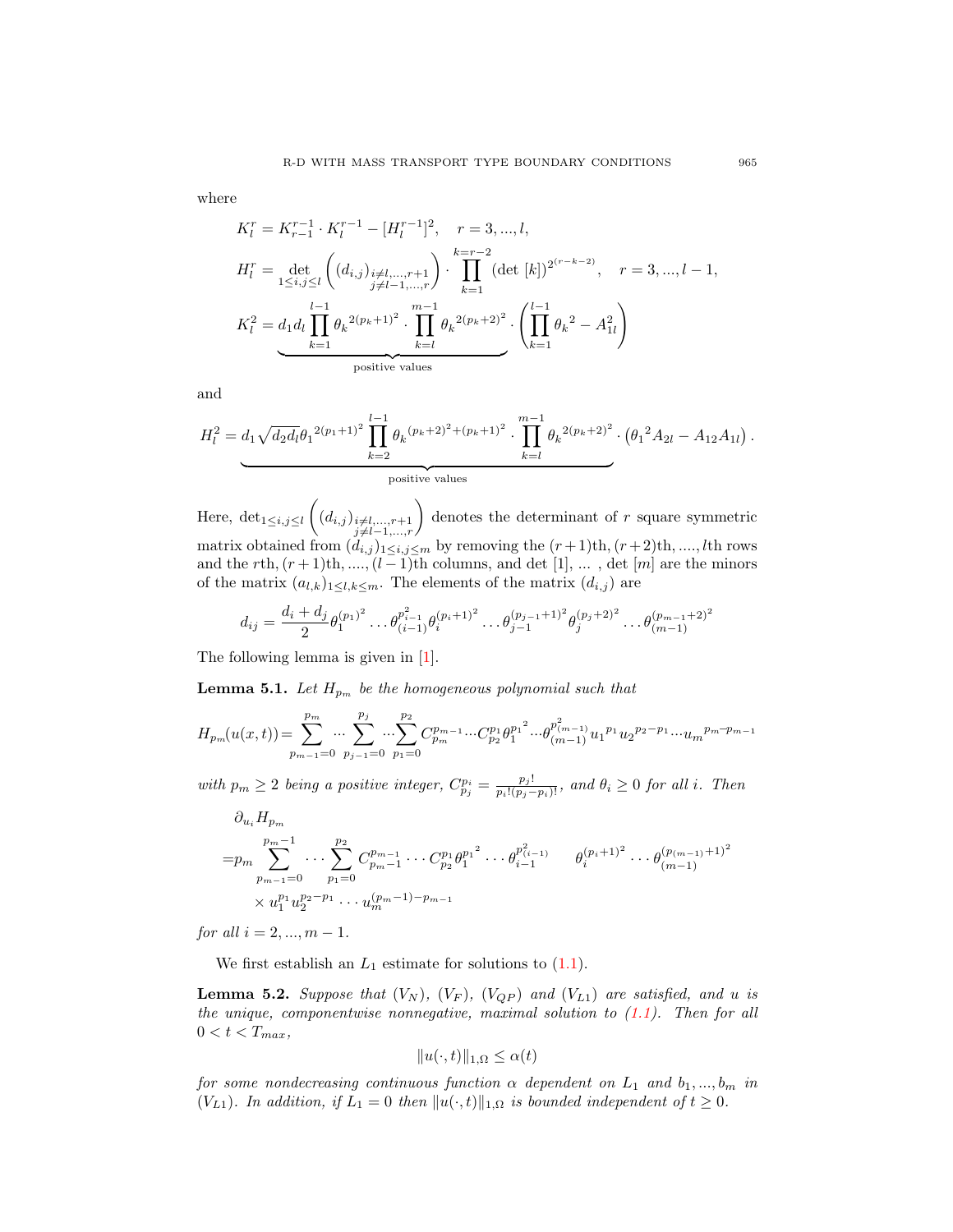*Proof.* WLOG assume  $b_i = 1$  for all  $i = 1, ..., m$ . Integrating the  $u_j$  equation over  $\Omega$ , we get

$$
\frac{d}{dt} \int_{\Omega} \sum_{j=1}^{m} u_j dx = \sum_{j=1}^{m} \int_{\Omega} d_j \Delta u_j dx + \int_{\Omega} \sum_{j=1}^{m} F_j(u) dx
$$
\n
$$
\leq \int_{\Omega} \sum_{j=1}^{m} F_j(u) dx + \int_{M} \sum_{j=1}^{m} G_j(u) d\sigma
$$
\n
$$
\leq \int_{\Omega} L_1 \left( \sum_{j=1}^{m} u_j + 1 \right) dx + \int_{M} L_1 \left( \sum_{j=1}^{m} u_j + 1 \right) d\sigma. \tag{5.1}
$$

Note that if  $L_1 = 0$ , then  $(5.1)$  implies  $||u(\cdot, t)||_{1,\Omega}$  is a priori bounded independent of  $t \geq 0$ . Now, suppose  $0 < T < T_{max}$ ,  $L_1 > 0$ , and let  $d > 0$ . Consider the system

$$
\varphi_t = -d\Delta\varphi - L_1\varphi \quad (x, t) \in \Omega \times (0, T)
$$
  

$$
d\frac{\partial\varphi}{\partial\eta} = L_1\varphi + 1 \qquad (x, t) \in M \times (0, T)
$$
  

$$
\varphi = \varphi_T \qquad x \in \Omega, \ t = T,
$$
 (5.2)

where  $\varphi_T \in C^{2+\gamma}(\overline{\Omega})$  for some  $\gamma > 0$ , is strictly positive and satisfies the compatibility condition

$$
d\frac{\partial \varphi_T}{\partial \eta} = L_1 \text{ on } M \times \{T\}.
$$

From Theorem 5.3 in chapter 4 of [9],  $\varphi \in C^{2+\gamma,1+\frac{\gamma}{2}}(\overline{\Omega} \times [0,T])$ , and therefore  $\varphi \in C^{2+\gamma, 1+\frac{\gamma}{2}}(M\times [0,T])$ . Also, similar to our comments in the previous section,  $\varphi \geq 0$ . Now, consider

$$
0 = \int_0^T \int_{\Omega} u_j(-\varphi_t - d\Delta\varphi - L_1\varphi) dx dt
$$
  
\n
$$
= \int_0^T \int_{\Omega} \varphi(u_{jt} - d_j\Delta u_j) dx dt - L_1 \int_0^T \int_{\Omega} u_j\varphi dx dt - \int_0^T \int_M u_j d\frac{\partial\varphi}{\partial\eta} d\sigma dt
$$
  
\n
$$
+ (d_j - d) \int_0^T \int_{\Omega} u_i\Delta\varphi dx dt + \int_0^T \int_M \varphi d_j \frac{\partial u_j}{\partial\eta} d\sigma dt + \int_{\Omega} u_j(x,0)\varphi(x,0) dx
$$
  
\n
$$
- \int_{\Omega} u_j(x,T)\varphi(\cdot,T) dx
$$
  
\n
$$
= \int_0^T \int_{\Omega} \varphi F_j(u) dx dt - L_1 \int_0^T \int_{\Omega} u_j\varphi dx dt - \int_0^T \int_M u_j(L_1\varphi + 1) d\sigma dt
$$
  
\n
$$
+ (d_j - d) \int_0^T \int_{\Omega} u_i\Delta\varphi dx dt + \int_0^T \int_M \varphi G_j(u) d\sigma dt + \int_{\Omega} u_j(x,0)\varphi(x,0) dx
$$
  
\n
$$
- \int_{\Omega} u_j(x,T)\varphi(\cdot,T) dx.
$$
  
\n(5.3)

Summing these equations, and making use of  $(V_{L1})$ , gives

$$
\int_0^T \int_M \sum_{j=1}^m u_j d\sigma dt \le \int_0^T \int_M L_1 \varphi dx dt + \int_0^T \int_M L_1 \varphi d\sigma dt + \sum_{j=1}^m (d_j - d) \int_0^T \int_M u_i \Delta \varphi dx dt
$$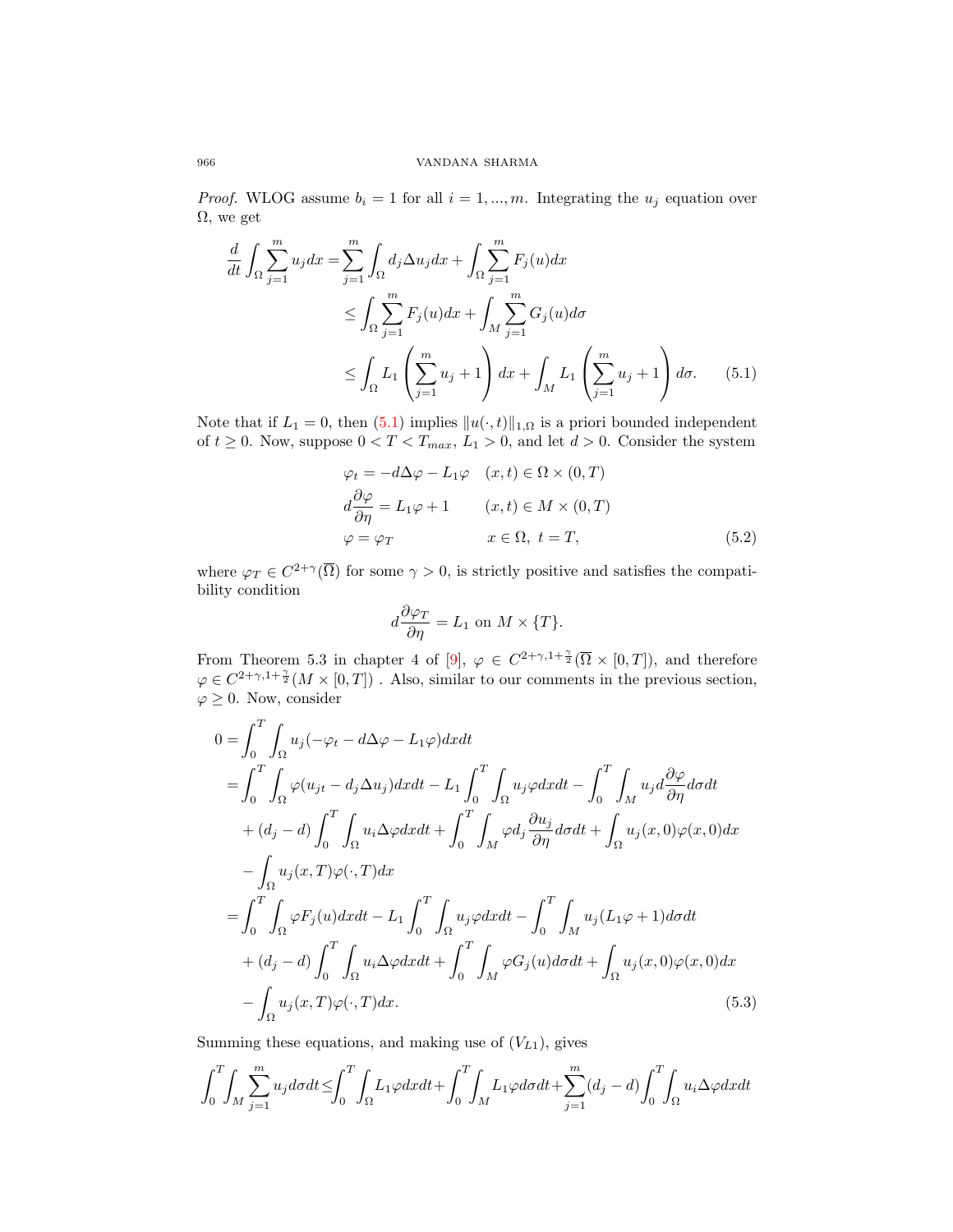R-D WITH MASS TRANSPORT TYPE BOUNDARY CONDITIONS 967

$$
+\int_{\Omega}\sum_{j=1}^{m}w_j(x)\varphi(x,0)dx-\int_{\Omega}\sum_{j=1}^{m}u_j(x,T)\varphi_T(x)dx.
$$
 (5.4)

Now, recall that  $\varphi_T$  is strictly positive. Let  $0 < \delta \leq \varphi(x)$  for all  $x \in \Omega$ . Then (5.4) implies

$$
\delta \int_{\Omega} \sum_{j=1}^{m} u_j(x, T) dx + \int_0^T \int_M \sum_{j=1}^{m} u_j d\sigma dt \tag{5.5}
$$

$$
\leq \int_0^T \int_{\Omega} L_1 \varphi dx dt + \int_0^T \int_M L_1 \varphi d\sigma dt + \sum_{j=1}^m (d_j - d) \int_0^T \int_{\Omega} u_i \Delta \varphi dx dt + \int_{\Omega} \sum_{j=1}^m w_j(x) \varphi(x, 0) dx.
$$

Then, there exist constants  $C_1, C_2 > 0$ , depending on  $L_1, d, \varphi_T, w_1, ..., w_m, d_1, ..., d_m$ , and at most exponentially on  $T$ , such that

$$
\delta \int_{\Omega} \sum_{j=1}^{m} u_j(x, T) dx + \int_0^T \int_M \sum_{j=1}^{m} u_j d\sigma dt \le C_1 + C_2 \int_0^T \int_{\Omega} \sum_{j=1}^{m} u_j dx dt. \tag{5.6}
$$

Now, return to  $(5.1)$ , and integrate both sides in t to obtain

$$
\int_{\Omega} \sum_{j=1}^{m} u_j(x, t) dx
$$
\n
$$
\leq L_1 \left( \int_0^t \int_{\Omega} \sum_{j=1}^m u_j dx dt + \int_0^t \int_M \sum_{j=1}^m u_j d\sigma dt + t |M| + t |\Omega| \right) + \int_{\Omega} \sum_{j=1}^m w_j(x) dx.
$$
\n(5.7)

The second term on the right hand side of  $(5.7)$  can be bounded above by  $L_1$  times the right hand side of (5.6). Using this estimate, and Gronwall's inequality, we can obtain a bound for  $\int_0^T \int_{\Omega} \sum_{j=1}^m u_j dx dt$  that depends on T. Placing this on the right hand side of (5.6) gives a bound for  $\int_{\Omega} \sum_{j=1}^{m} u_j(x, T) dx$  that depends on T. Applying this to the second integral on the right hand side of (5.1), and using Gronwall's inequality, gives the result. □

**Lemma 5.3.** Suppose that  $(V_N)$ ,  $(V_F)$ ,  $(V_{QP})$  and  $(V_L)$  are satisfied, and u is the unique, componentwise nonnegative, maximal solution to (1.1). If  $1 < p < \infty$  and  $T = T_{max} < \infty$ , then  $||u||_{p,\Omega_T}$  and  $||u||_{p,M_T}$  are bounded.

*Proof.* Note that  $(V_L)$  implies  $(V_{L1})$ , and consequently, we can make use of our previous lemma. Consider the functional

$$
L(t) = \int_{\Omega} H_{p_m}(u(x,t))dx
$$

where  $H_{p_m}(u(x,t))$  is given in Lemma 5.1 with  $p_m \geq 2$  is a positive integer. It is simple matter to prove that there are constant  $\alpha_{p_m}$ ,  $\beta_{p_m} > 0$  depending on the  $\theta_i$ so that  $\overline{m}$ 

$$
\alpha_{p_m} \left( \sum_{j=1}^m z_j \right)^{p_m} \le H_{p_m}(z) \le \beta_{p_m} \left( \sum_{j=1}^m z_j \right)^p
$$

for all  $z \in \mathbb{R}^m_+$ . Now differentiating L with respect to t yields

$$
L'(t) = \int_{\Omega} \partial_t H_{p_m}(u) dx = \int_{\Omega} \sum_{i=1}^m \partial_{u_i} H_{p_m}(u) \frac{\partial u_i}{\partial t} dx = \int_{\Omega} \sum_{i=1}^m \partial_{u_i} H_{p_m}(u) (d_i \Delta u_i + F_i) dx
$$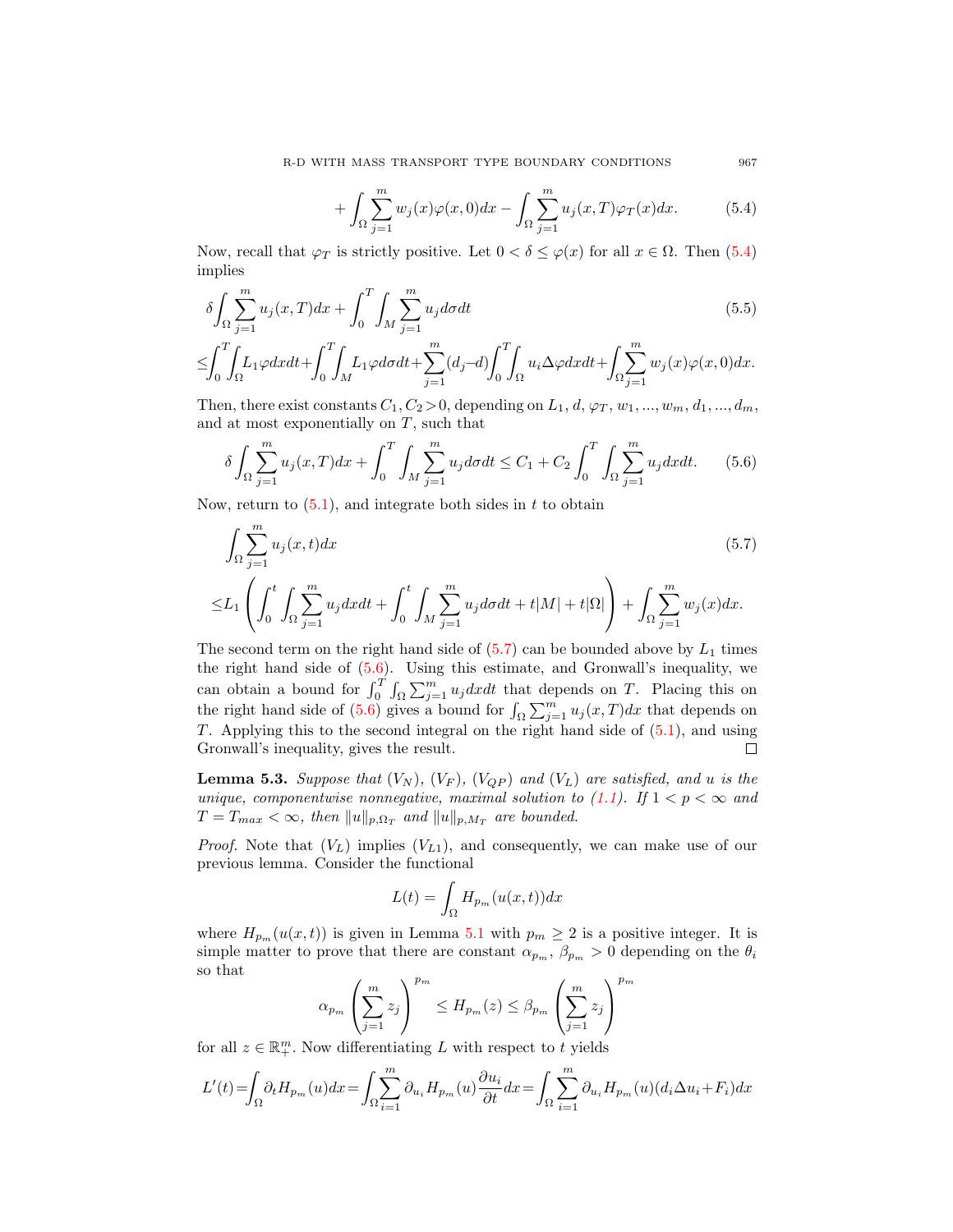$$
=\!\int_{\Omega}\sum_{i=1}^m \partial_{u_i} H_{p_m}(u)d_i\Delta u_i dx\!+\!\int_{\Omega}\sum_{i=1}^m \partial_{u_i} H_{p_m}(u)F_i(u)dx
$$

Using Green's formula, we get

$$
L'(t) = \int_{\Omega} \sum_{i=1}^{m} \partial_{u_i} H_{p_m}(u) d_i \Delta u_i dx + \int_{\Omega} \sum_{i=1}^{m} \partial_{u_i} H_{p_m}(u) F_i(u) dx
$$
  
= 
$$
\int_{M} \sum_{i=1}^{m} \partial_{u_i} d_i H_{p_m}(u) \partial_{\eta} u_i ds - \int_{\Omega} \left[ \left( \frac{d_i + d_j}{2} \partial_{u_j u_i} H_{p_m}(u) \right)_{1 \le i,j \le m} \right) V \right] \cdot V dx
$$
  
+ 
$$
\int_{\Omega} \sum_{i=1}^{m} \partial_{u_i} H_{p_m}(u) F_i(u) dx,
$$

for  $p_1 = 0, ..., p_2, p_2 = 0, ..., p_3, ..., p_{m-1} = 0, ..., p_m-2$  and  $V = (\nabla u_1, \nabla u_2, ..., \nabla u_m)^t$ . So,

$$
L'(t) + \int_{\Omega} \left[ \left( \left( \frac{d_i + d_j}{2} \partial_{u_j u_i} H_{p_m}(u) \right)_{1 \le i,j \le m} \right) V \right] \cdot V dx \qquad (5.8)
$$

$$
= \int_M \sum_{i=1}^m \partial_{u_i} d_i H_{p_m}(u) \partial_{\eta} u_i ds + \int_{\Omega} \sum_{i=1}^m \partial_{u_i} H_{p_m}(u) F_i(u) dx
$$

$$
= \int_M \sum_{i=1}^m \partial_{u_i} H_{p_m}(u) G_i(u) ds + \int_{\Omega} \sum_{i=1}^m \partial_{u_i} H_{p_m}(u) F_i(u) dx
$$

From Lemma 5.1, we know

$$
\partial_{u_i} H_{p_m}(u) = p_m \sum_{p_{m-1}=0}^{p_m-1} \cdots \sum_{p_1=0}^{p_2} C_{p_m-1}^{p_{m-1}} \cdots C_{p_2}^{p_1} {\theta_1^{p_1}}^2 \cdots {\theta_{i-1}^{p_{(i-1)}} \theta_i^{(p_i+1)^2}} \cdots {\theta_{(m-1)}^{(p_{(m-1)}+1)^2}}
$$
  
 
$$
\times u_1^{p_1} u_2^{p_2-p_1} \cdots u_m^{(p_m-1)-p_{m-1}}
$$

As a result,

$$
\int_{\Omega} \sum_{i=1}^{m} \partial_{u_i} H_{p_m}(u) F_i(u) dx
$$
\n=
$$
\int_{\Omega} \left[ p_m \sum_{p_{m-1}=0}^{p_{m-1}} \cdots \sum_{p_1=0}^{p_2} C_{p_m-1}^{p_{m-1}} \cdots C_{p_2}^{p_1} u_1^{p_1} u_2^{p_2-p_1} \cdots u_m^{p_m-1-p_{m-1}} \right]
$$
\n
$$
\times \left( \prod_{i=1}^{m-1} \theta_i^{(p_i+1)^2} F_1(u) + \sum_{j=2}^{m-1} \prod_{k=1}^{j-1} \theta_k^{p_k^{2m-1}} \prod_{i=j} \theta_i^{(p_i+1)^2} F_j(u) + \prod_{i=1}^{m-1} \theta_i^{p_i^2} F_m(u) \right) dx
$$
\n=
$$
\int_{\Omega} \left[ p_m \sum_{p_{m-1}=0}^{p_{m-1}} \cdots \sum_{p_1=0}^{p_2} C_{p_{m-1}}^{p_{m-1}} \cdots C_{p_2}^{p_1} u_1^{p_1} u_2^{p_2-p_1} \cdots u_m^{p_m-1-p_{m-1}} \right]
$$
\n
$$
\times \left( \prod_{\substack{i=1 \ i=1 \ i \neq i}}^{m-1} \theta_i^{(p_i+1)^2} F_1(u) + \sum_{j=2}^{m-1} \prod_{k=1}^{j-1} \theta_k^{p_k^{2m-1}} \prod_{i=j} \theta_i^{(p_i+1)^2} F_j(u) + F_m(u) \right)
$$
\n
$$
\times \prod_{i=1}^{m-1} \theta_i^{p_i^2} dx
$$
\n*i=1*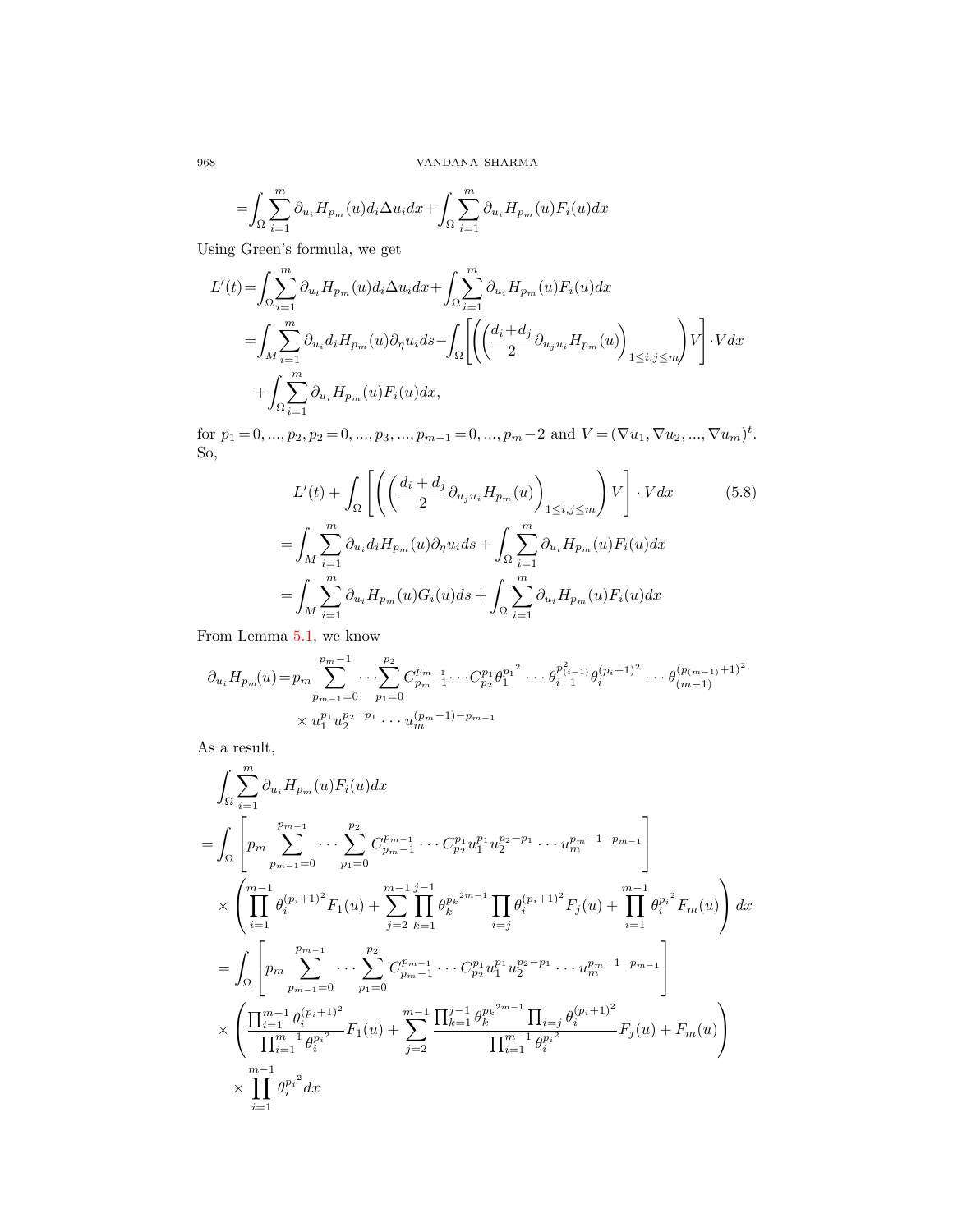$$
= \int_{\Omega} \left[ p_m \sum_{p_{m-1}=0}^{p_{m-1}} \cdots \sum_{p_1=0}^{p_2} C_{p_m-1}^{p_{m-1}} \cdots C_{p_2}^{p_1} u_1^{p_1} u_2^{p_2-p_1} \cdots u_m^{p_m-1-p_{m-1}} \right] \times \left( \prod_{i=1}^{m-1} \frac{\theta_i^{(p_i+1)^2}}{\theta_i^{p_i^2}} F_1(u) + \sum_{j=2}^{m-1} \prod_{i=j}^{m-1} \frac{\theta_i^{(p_i+1)^2}}{\theta_i^{p_i^2}} F_j(u) + F_m(u) \right) \prod_{i=1}^{m-1} \theta_i^{p_i^2} dx. \tag{5.9}
$$

Therefore,

$$
\int_{\Omega} \sum_{i=1}^{m} \partial_{u_i} H_{p_m}(u) F_i(u) dx
$$
\n
$$
\leq \hat{C} \int_{\Omega} \left[ p_m \sum_{p_{m-1}=0}^{p_{m-1}} \cdots \sum_{p_1=0}^{p_2} C_{p_{m-1}}^{p_{m-1}} \cdots C_{p_2}^{p_1} u_1^{p_1} u_2^{p_2 - p_1} \cdots u_m^{p_m - 1 - p_{m-1}} \left( 1 + \sum_{i=1}^{m} u_i \right) \right] dx
$$
\n
$$
\leq \hat{L} \int_{\Omega} \left( \sum_{i=1}^{m} u_i \right)^{p_m - 1} \times \left( 1 + \sum_{i=1}^{m} u_i \right) = \hat{L} \int_{\Omega} \left( 1 + \sum_{i=1}^{m} u_i \right)^{p_m} dx
$$
\n
$$
\leq L_{p_m} \int_{\Omega} \left( 1 + \sum_{i=1}^{m} u_i^{p_m} \right) dx.
$$
\n(5.10)

A similar calculation for  $G_i(u)$  implies that for an appropriate choice of  $c_{p_m}$  and  $L_{p_m} > 0$  we get

$$
L'(t) + c_{p_m} \int_{\Omega} \sum_{j=1}^m |\nabla u_j^{\frac{p_m}{2}}|^2 dx \le L_{p_m} \left( \int_M \sum_{j=1}^m u_j^{p_m} d\sigma + \int_{\Omega} \sum_{j=1}^m u_j^{p_m} dx + 1 \right). \tag{5.11}
$$

From equation (2.25) on page 49 of [8], there exists constants  $c_{p_m}$  and  $M_1 > 0$  such that

$$
||u||_{L_2(M)} \le \frac{c_{p_m}}{2} ||\nabla u||_{L_2(\Omega)} + M_1 ||u||_{L_2(\Omega)}.
$$
\n(5.12)

Now, replacing u by  $u_j^{\frac{p_m}{2}}$ , we get

$$
L_{p_m} \int_M \sum_{j=1}^m u_j^{p_m} d\sigma \le \frac{c_{p_m}}{2} \int_\Omega \sum_{j=1}^m |\nabla u_j^{p_m}|^2 dx + M_1 \int_\Omega \sum_{j=1}^m u_j^{p_m} dx. \tag{5.13}
$$

As a result, combining this with  $(5.11)$ , we have

$$
L'(t) + \frac{c_{p_m}}{2} \int_{\Omega} \sum_{j=1}^m |\nabla u_j^{\frac{p_m}{2}}|^2 dx \le (L_{p_m} + M_1) \left( \int_{\Omega} \sum_{j=1}^m u_j^{p_m} dx \right) + L_{p_m}.
$$
 (5.14)

Now, we make use of to Lemma 3.3 to conclude there is a constant  $M_2 > 0$  such that

$$
(L_{p_m} + M_1 + 1) \int_{\Omega} \sum_{j=1}^{m} u_j^{p_m} dx \le \frac{c_{p_m}}{2} \int_{\Omega} \sum_{j=1}^{m} |\nabla u_j^{\frac{p_m}{2}}|^2 dx + M_2 \sum_{j=1}^{m} \left( \int_{\Omega} u_j dx \right)^{p_m} .
$$
 (5.15)

Combining (5.15) with (5.14) and our  $L_1$  estimates gives the existence of  $M_3(t) > 0$ dependent on  $\alpha(t)$  in Lemma 5.2 such that

$$
L'(t) = L_{p_m} + M_2 \sum_{j=1}^{m} \left( \int_{\Omega} u_j dx \right)^{p_m} - \int_{\Omega} \sum_{j=1}^{m} u_j^{p_m} dx \le M_3(t) - \alpha_{p_m} L(t) \quad (5.16)
$$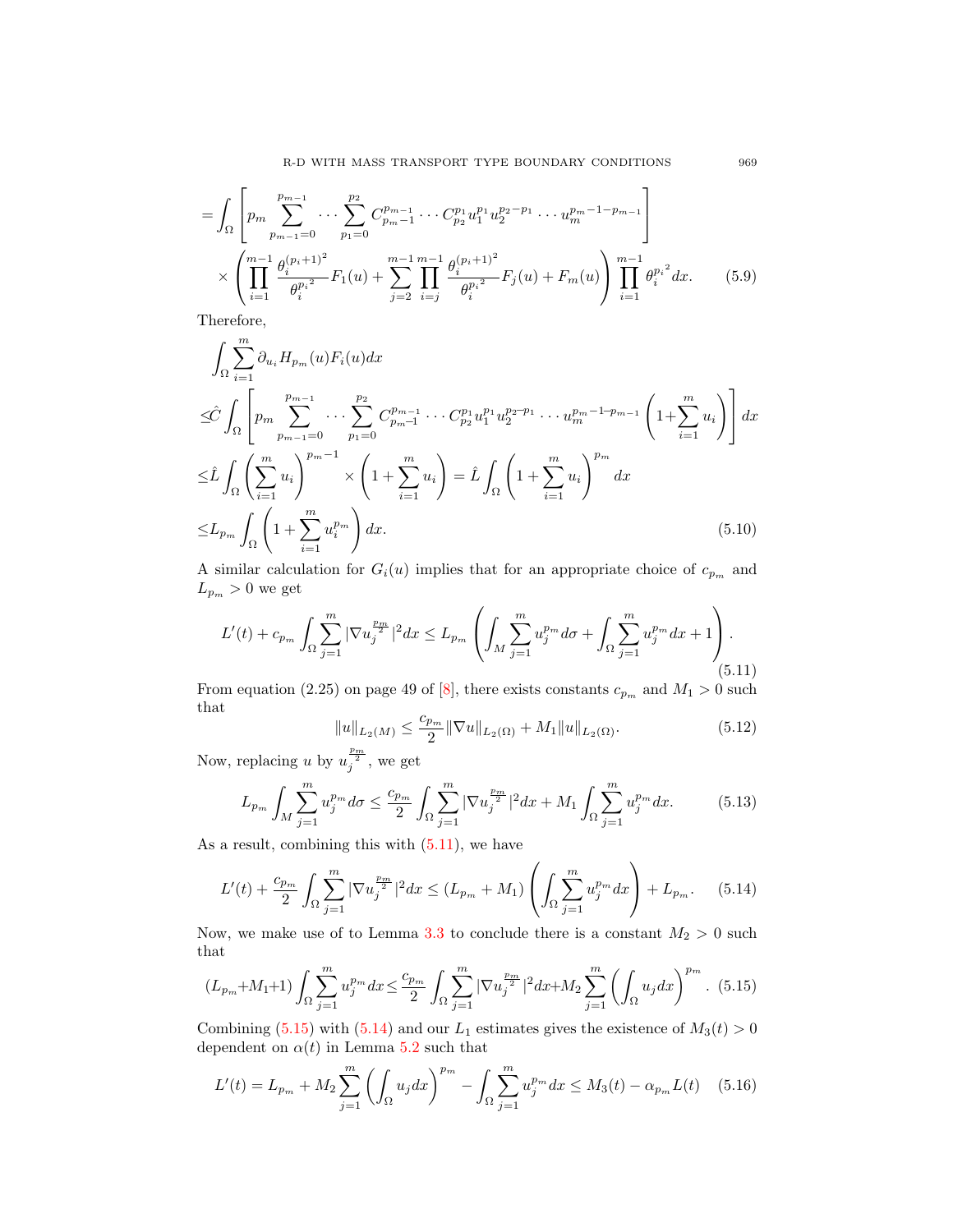for all  $t \geq 0$ . Consequently,  $L(t)$  is bounded for bounded t. Furthermore, if  $\alpha(t)$  is uniformly bounded in Lemma 5.2, then there exists  $\tilde{M}_3 > 0$  such that  $M_3(t) \leq \tilde{M}_3$ for all  $t \geq 0$ , and

$$
L(t) \le L(0) \exp(-\alpha_{p_m} t) + \frac{\tilde{M}_3}{\alpha_{p_m}} \tag{5.17}
$$

for all  $t \geq 0$ . Regardless, this gives  $L_{p_m}(\Omega)$  estimates on  $u(\cdot, t)$  for each  $p_m > 1$ , and these estimates are independent of t if  $\alpha(t)$  is uniformly bounded in Lemma 5.2. This inequality gives uniform  $L_{p_m}(\Omega)$  estimates on u for each  $p_m > 1$ . Now return to  $(5.11)$ . This time, use the fact that there is a constant  $M_4 > 0$  so that

$$
(L_{p_m} + 1) \int_M \sum_{j=1}^m u_j^{p_m} d\sigma \le c_{p_m} \int_M \sum_{j=1}^m |\nabla u_j^{p_m/2}|^2 dx + M_4 \int_M \sum_{j=1}^m u_j^{p_m} dx \qquad (5.18)
$$

to obtain

$$
L'(t) + \int_M \sum_{j=1}^m u_j^{p_m} d\sigma \le L_{p_m} + (L_{p_m} + M_4) \int_\Omega \sum_{j=1}^m u_j^{p_m} dx.
$$
 (5.19)

Integrating both sides over the time interval  $(0, T_{\text{max}})$ , and using the bounds derived above, gives an  $L_{p_m}(M \times (0, T_{\text{max}}))$  estimate on u for each  $p_m > 1$ .  $\Box$ 

Proof of Theorem. 2.5: From Theorem 2.3, we already have a componentwise nonnegative, unique, maximal solution of (1.1). If  $T_{\text{max}} = \infty$ , then we are done. So, by way of contradiction assume  $T_{\text{max}} < \infty$ . From Lemma 5.3, we have  $L_p$  estimates for our solution for all  $p \ge 1$  on  $\Omega \times (0, T_{\text{max}})$  and  $M \times (0, T_{\text{max}})$ . We know from  $(V_{\text{Poly}})$  that the  $F_i$  and  $G_i$  are polynomially bounded above for each i. Then proceeding as in the proof of Theorem 3.3 in  $[15]$  with the bounds from Lemma 5.3 we have  $T_{\text{max}} = \infty$ .  $\Box$ 

**Lemma 5.4.** Suppose that  $(V_N)$ ,  $(V_F)$ ,  $(V_{QP})$  and  $(V_L)$  are satisfied, and u is the unique, componentwise nonnegative, global solution to (1.1). If  $||u(\cdot, t)||_{1,\Omega}$  is bounded independent of  $t \geq 0$ , then  $||u||_{p,\Omega\times(\tau,\tau+1)}$  and  $||u||_{p,M\times(\tau,\tau+1)}$  are bounded, independent of  $\tau \geq 0$ , for each  $p > 1$ .

Proof. The proof of Lemma 5.3 can be adopted to obtain this result by recalling the estimate (5.17) for all  $t \geq 0$  in the case when  $||u(\cdot, t)||_{1,\Omega}$  is bounded independent of  $t \geq 0$ . This provides a uniform estimate for the integral on the right hand side of (5.19), and consequently, if we integrate (5.19) on  $(\tau, \tau + 1)$ , then we obtain an estimate for  $||u||_{p_m,M\times(\tau,\tau+1)}$  independent of  $\tau \geq 0$ , for each  $p_m > 1$ . The result follows. follows.

*Proof of Theorem.* 2.6: Now, we convert these  $L_p$  estimates obtained in Lemma 5.3 to sup norm estimates. For that purpose let  $\tau \geq 0$  and define a cut off function  $\psi \in C_0^{\infty}(\mathbb{R}, [0, 1])$  such that  $\psi = 1$  for all  $t \ge \tau + 1$  and  $\psi(t) = 0$  for all  $t \le \tau$ . In addition, define  $\hat{u}_i(x,t) = \psi(t)u_i(x,t)$ . From construction  $\hat{u}_i(x,t) = u_i(x,t)$  for all  $(x, t) \in M \times (\tau + 1, \tau + 2)$  and  $(x, t) \in \Omega \times (\tau + 1, \tau + 2)$  respectively. Also, the  $\hat{u}_i$ satisfy the system

$$
\frac{\partial \hat{u}_i}{\partial t} = d_i \Delta \hat{u}_i + \psi'(t) u_j + \psi(t) F_i(u) \quad (x, t) \in \Omega \times (\tau, \tau + 2) \text{ for } i = 1, ..., m
$$
  

$$
d_i \frac{\partial \hat{u}_i}{\partial \eta} = \psi(t) G_i(u) \qquad (x, t) \in M \times (\tau, \tau + 2) \text{ for } i = 1, ..., m
$$
  

$$
u = 0 \qquad (x, 0) \in \overline{\Omega} \times \tau \qquad (5.20)
$$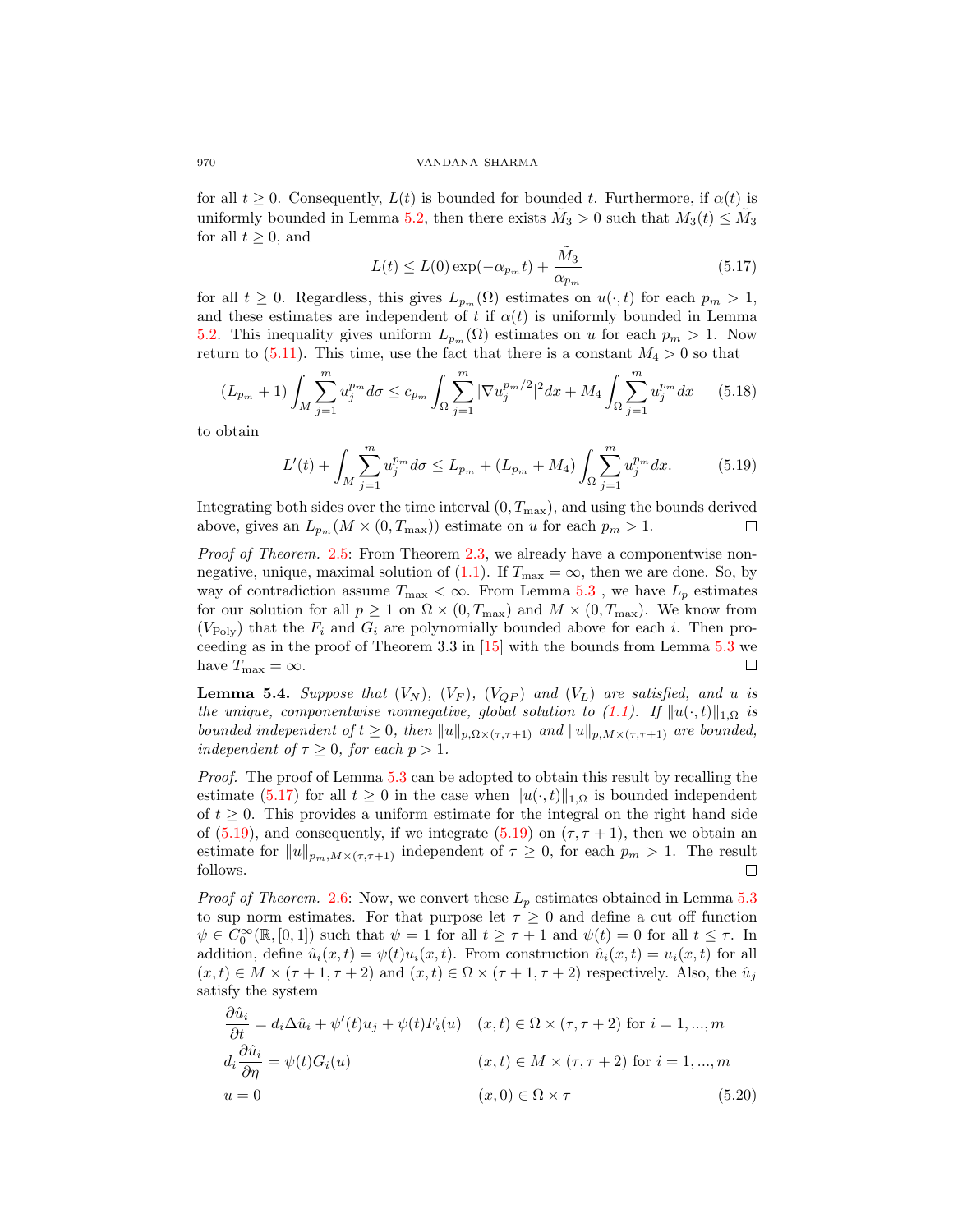From  $(V_{\text{Poly}})$ , F and G are polynomially bounded above. Also, we have estimates for each of  $\|\psi'u_j + \psi F_i(u)\|_{p,\Omega\times(\tau,\tau+2)}$  and  $\|\psi G_i(u)\|_{p,M\times(\tau+\tau+2)}$  independent of  $\tau \geq 0$ , for each  $1 \leq p \leq \infty$ . Therefore, from Theorem 3.2, if  $p > n + 1$ , then  $\hat{u}$  is sup norm bounded on  $\Omega \times (\tau, \tau + 2)$ , independent of  $\tau$ . The result follows, since  $\hat{u}(x, t) = u(x, t)$  when  $\tau + 1 \le t \le \tau + 2$ .  $\hat{u}(x,t) = u(x,t)$  when  $\tau + 1 \le t \le \tau + 2$ .

## 6. Examples.

Example 1. We start with an example to illustrate the use of Theorem 2.4. To this end, consider the system

$$
u_{1_t} = d_1 \Delta u_1 + u_2^4 (1 - u_1)^3 \t x \in \Omega, t > 0
$$
  
\n
$$
u_{2t} = d_2 \Delta u_2 + u_2^4 (u_1 - 1)^3 \t x \in \Omega, t > 0
$$
  
\n
$$
d_1 \frac{\partial u_1}{\partial \eta} = -u_1^2 u_2^2 \t x \in M, t > 0
$$
  
\n
$$
d_2 \frac{\partial u_2}{\partial \eta} = u_1^2 u_2^2 \t x \in M, t > 0
$$
  
\n
$$
u_i(x, 0) = w_i(x) \t x \in \overline{\Omega}, i = 1, 2
$$
  
\n(6.1)

where  $d_1, d_2 > 0$  and w is sufficiently smooth and componentwise nonnegative. If we define

$$
F(u) = \begin{pmatrix} u_2^4 (1 - u_1)^3 \\ u_2^4 (u_1 - 1)^3 \end{pmatrix} \text{ and } G(u) = \begin{pmatrix} -u_1^2 u_2^2 \\ u_1^2 u_2^2 \end{pmatrix},
$$

for all  $u \in \mathbb{R}^2_+$ , then we can easily see that  $(V_N)$ ,  $(V_F)$ ,  $(V_{QP})$  and  $(V_{Poly})$  are satisfied. Also,

$$
F_1(u) + F_2(u) = 0
$$
 and  $G_1(u) + G_2(u) = 0$ .

Furthmore, it is a simple matter to conclude that

$$
||u_1||_{\infty} \le \max{||w_1||_{\infty,\Omega}, 1}
$$

for all  $u \in \mathbb{R}^2_+$ . Consquently, we can apply Theorem 2.4 to conclude that  $(6.1)$  has a unique, componentwise nonnegative, global solution. We remark that in this case, we can obtain a bound for  $||u_2(\cdot, t)||_{1,\Omega}$  that is independent of  $t \geq 0$  (by adding the partial differential equations and integrating over  $\Omega$ ). It is possible to use this information, along with the uniform sup norm bound for  $u_1$  to modify the proof of Theorem 2.4 to obtain a uniform sup norm bound for  $u_2$ .

Example 2. Here, we give an example related to the well known Brusselator. Consider the system

$$
u_{1t} = d_1 \Delta u_1 \qquad x \in \Omega, t > 0
$$
  
\n
$$
u_{2t} = d_2 \Delta u_2 \qquad x \in \Omega, t > 0
$$
  
\n
$$
d_1 \frac{\partial u_1}{\partial \eta} = \alpha u_2 - u_2^2 u_1 \qquad x \in M, t > 0
$$
  
\n
$$
d_2 \frac{\partial u_2}{\partial \eta} = \beta - (\alpha + 1)u_2 + u_2^2 u_1 \qquad x \in M, t > 0
$$
  
\n
$$
u_i(x, 0) = w_i(x) \qquad x \in \overline{\Omega}
$$
  
\n(6.2)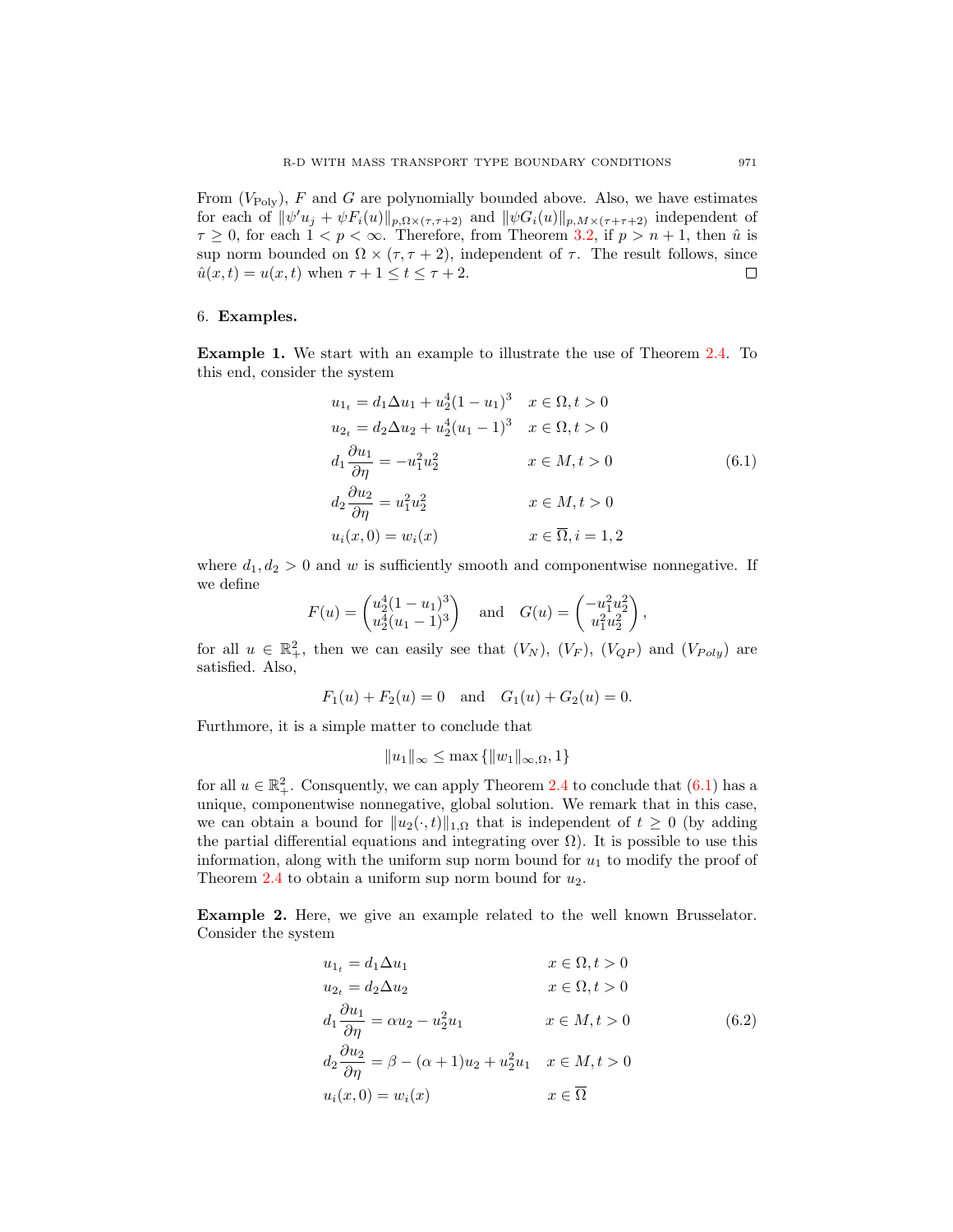where  $d_1, d_2, \alpha, \beta > 0$  and w is sufficiently smooth and componentwise nonnegative. If we define

$$
F(u) = \begin{pmatrix} 0 \\ 0 \end{pmatrix} \quad \text{and} \quad G(u) = \begin{pmatrix} \alpha u_2 - u_2^2 u_1 \\ \beta - (\alpha + 1)u_2 + u_2^2 u_1 \end{pmatrix}
$$

for all  $u \in \mathbb{R}^2_+$ , then  $(V_N)$ ,  $(V_F)$ ,  $(V_{QP})$  and  $(V_{Poly})$  are satisfied with  $a_1 \geq 1$ and  $L_a = \max{\beta, \alpha \cdot a_1}$ . Therefore, Theorem 2.5 implies (6.2) has a unique, componentwise nonnegative, global solution.

Example 3. We next consider a general reaction mechanism of the form

$$
R_1 + R_2 \overrightarrow{P_1}
$$

where  $R_i$  and  $P_i$  represent reactant and product species, respectively. If we set  $u_i = [R_i]$  for  $i = 1, 2$ , and  $u_3 = [P_1]$ , and let  $k_f, k_r$  be the (nonnegative) forward and reverse reaction rates, respectively, then we can model the process by the application of the law of conservation of mass and the second law of Fick (flow) with the following reaction–diffusion system:

$$
u_{i_t} = d_i \Delta u_i \qquad x \in \Omega, t > 0, i = 1, 2, 3
$$
  
\n
$$
d_1 \frac{\partial u_1}{\partial \eta} = -k_f u_1 u_2 + k_r u_3 \qquad x \in M, t > 0
$$
  
\n
$$
d_2 \frac{\partial u_2}{\partial \eta} = -k_f u_1 u_2 + k_r u_3 \qquad x \in M, t > 0
$$
  
\n
$$
d_3 \frac{\partial u_3}{\partial \eta} = k_f u_1 u_2 - k_r u_3 \qquad x \in M, t > 0
$$
  
\n
$$
u_i(x, 0) = w_i(x) \qquad x \in \overline{\Omega}, i = 1, 23,
$$
\n
$$
(6.3)
$$

where  $d_i > 0$  and the initial data w is sufficiently smooth and componentwise nonnegative. If we define

$$
F(u) = \begin{pmatrix} 0 \\ 0 \\ 0 \end{pmatrix} , G(u) = \begin{pmatrix} -k_f u_1 u_2 + k_r v_3 \\ -k_f u_1 u_2 + k_r v_3 \\ k_f u_1 u_2 - k_r v_3 \end{pmatrix}
$$

for all  $u \in \mathbb{R}^3_+$ , then  $(V_N)$ ,  $(V_F)$ ,  $(V_{QP})$  and  $(V_{Poly})$  are satisfied. In addition,  $(V_{L1})$ is satisfied with  $L_1 = 0$  since

$$
\frac{1}{2}H_1(z) + \frac{1}{2}H_2(z) + H_3(z) = 0 \text{ and } \frac{1}{2}F_1(z) + \frac{1}{2}F_2(z) + F_3(z) = 0
$$

for all  $z \in \mathbb{R}^3_+$ . Therefore, the hypothesis of Theorems 2.5 and 2.6 are satisfied. As a result (6.3) has a unique, componentwise nonnegative, uniformly bounded, global solution.

Example 4. Finally, we consider a system that satisfies the hypothesis of the Theorem 2.5, where the boundary reaction vector field does not satisfy a linear intermediate sums condition. Let

$$
u_{1_t} = d_1 \Delta u \qquad x \in \Omega, t > 0
$$
  
\n
$$
u_{2_t} = d_2 \Delta u \qquad x \in \Omega, t > 0
$$
  
\n
$$
d_1 \frac{\partial u_1}{\partial \eta} = \alpha u_1 u_2^3 - u_1 u_2^2 \qquad x \in M, t > 0
$$
\n(6.4)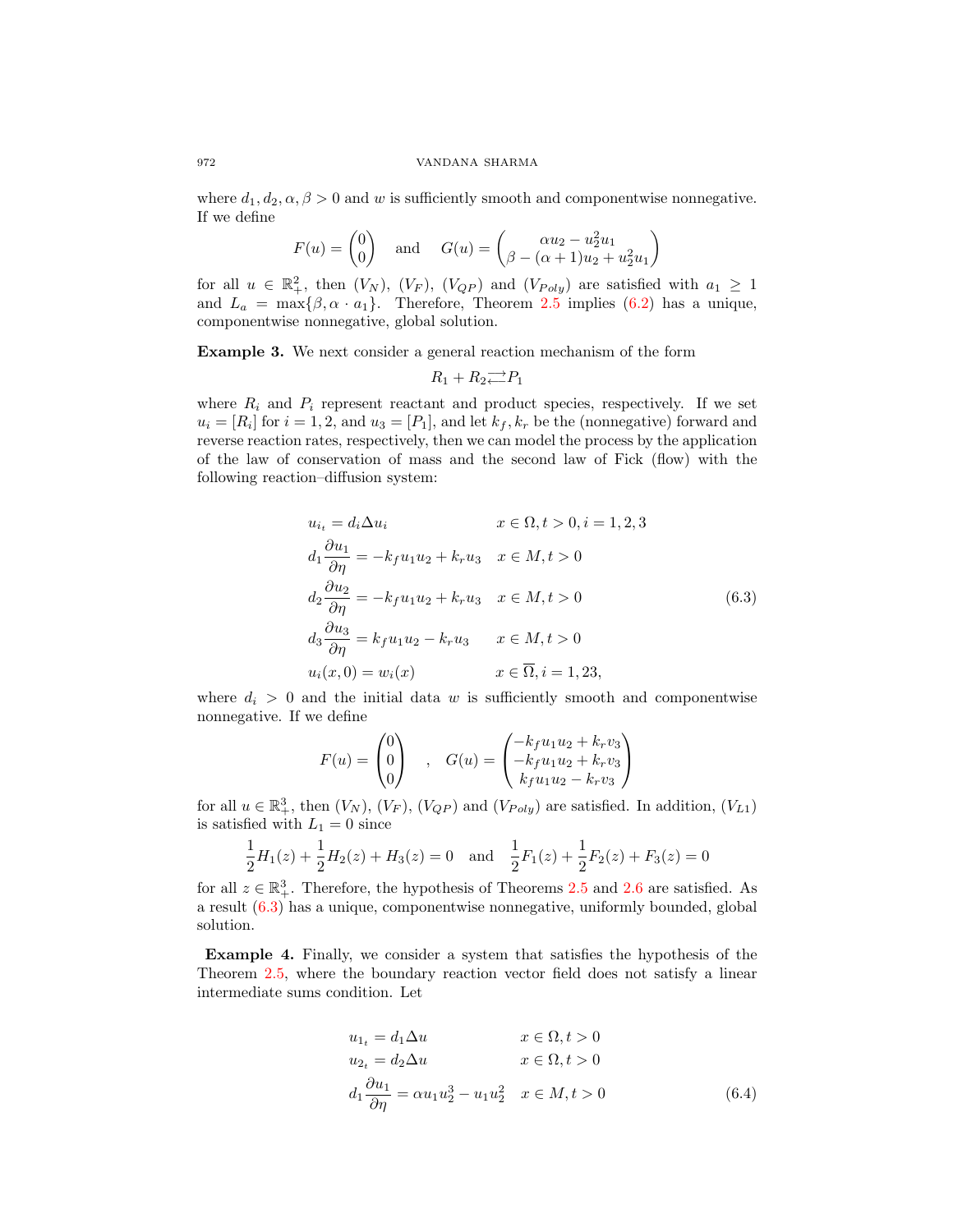$$
d_2 \frac{\partial u_2}{\partial \eta} = u_1 u_2^2 - \beta u_1 u_2^6 \quad x \in M, t > 0
$$
  

$$
u(x, 0) = w(x) \qquad x \in \overline{\Omega}
$$

where  $d_1, d_2, \alpha, \beta > 0$  and w is sufficiently smooth and componentwise nonnegative. In this setting

$$
F(u) = \begin{pmatrix} 0 \\ 0 \end{pmatrix} , G(u) = \begin{pmatrix} \alpha u_1 u_2^3 - u_1 u_2^2 \\ u_1 u_2^2 - \beta u_1 u_2^6 \end{pmatrix}
$$

for all  $u \in \mathbb{R}^2_+$ . It is simple matter to see that  $(V_N)$ ,  $(V_F)$ ,  $(V_{QP})$  and  $(V_{Poly})$  are satisfied. Also, if  $a \geq 1$  then

$$
aF_1(u) + F_2(u) = 0
$$
 and  $aG_1(u) + G_2(u) \leq (a\alpha - \beta)u_1(u_2^3 - u_2^6) \leq \frac{a\alpha}{4}u_1$ 

for all  $u \in \mathbb{R}^2_+$ . Consequenty,  $(V_L)$  is satisfied. Therefore, Theorem 2.5 implies (6.4) has a unique, componentwise nonnegative, global solution.

Acknowledgements. The author would like to thank Prof. Jeff Morgan for his comments, which lead to this work. Author would also like to acknowledge IIT Jodhpur for research grant support as SEED grant and infrastructural support.

### REFERENCES

- [1] S Abdelmalek and S Kouachi, Proof of existence of global solutions for m-component reaction-diffusion systems with mixed boundary conditions via the Lyapunov functional method, J. Phys. A: Math. Theor., 40 (2007), 12335–12350.
- [2] José A. Cãnizo, Laurent Desvillettes and Klemens Fellner, Improved duality estimates and applications to reaction-diffusion equations, Commun. Partial Differ. Equ., 39 (2014), 1185– 1204.
- [3] J. Ding and S. Li, Blow-up and global solutions for nonlinear reaction-diffusion equations with Neumann boundary conditions, *Nonlinear Anal.*, **68** (2008), 507–514.
- [4] Klemens Fellner, J. Morgan and Bao Quoc Tang, Uniform-in-time bounds for quadratic reaction-diffusion systems with mass dissipation in higher dimensions, arXiv:1906.06902.
- [5] Klemens Fellner, J. Morgan and Bao Quoc Tang, Global classical solutions to quadratic systems with mass control in arbitrary dimensions, Annales de l'Institut Henri Poincaré, 37 (2020), 281–307.
- [6] T. Goudon and A. Vasseur, Regularity analysis for systems of reaction-diffusion equations, Ann. Sci. Ec. Norm. Supér.,  $(4)$   $(2010)$ , 117–142.
- [7] Selwyn L. Hollis, Robert H. Martin, Jr. and Michel Pierre, Global existence and boundedness in reaction-diffusion systems, SIAM J. Math. Anal., 18 (1987), 744–761.
- [8] O. A. Ladyzhenskaia and N. N. Ural'tseva, Linear and Quasilinear Elliptic Equations, Academic Press, New York, 1968.
- [9] O. A. Ladyzhenskaya, V. A. Solonnikov and N. N. Uraltseva, Linear and Quasilinear Equations of Parabolic Type, American Mathematical Society, Providence, R.I, 1968.
- [10] J. Morgan, Global existence for semilinear parabolic systems, SIAM J. Math. Anal., 20 (1989), 1128–1144.
- [11] J. Morgan and Bao Quoc Tang, Boundedness for reaction-diffusion systems with Lyapunov functions and intermediate sum conditions, Nonlinearity, 33 (2020), 3105–3133.
- [12] J. Morgan and V. Sharma, Global existence of solutions to volume-surface reaction diffusion systems with dynamic boundary conditions, *Differ. Integral Equ.*, 33 (2020), 113–139.
- [13] M. Pierre and Didier Schmitt, Blowup in reaction-diffusion systems with dissipation of mass, SIAM Review, 42 (2000), 93–106.
- [14] M. Pierre, Global existence in reaction-diffusion systems with control of mass: a survey, Milan J. Math., 78 (2010), 417–455.
- [15] V. Sharma and J. Morgan, Global existence of solutions to coupled reaction-diffusion systems with mass transport type of boundary conditions, SIAM J. Math. Anal., 48 (2016), 4202-4240.